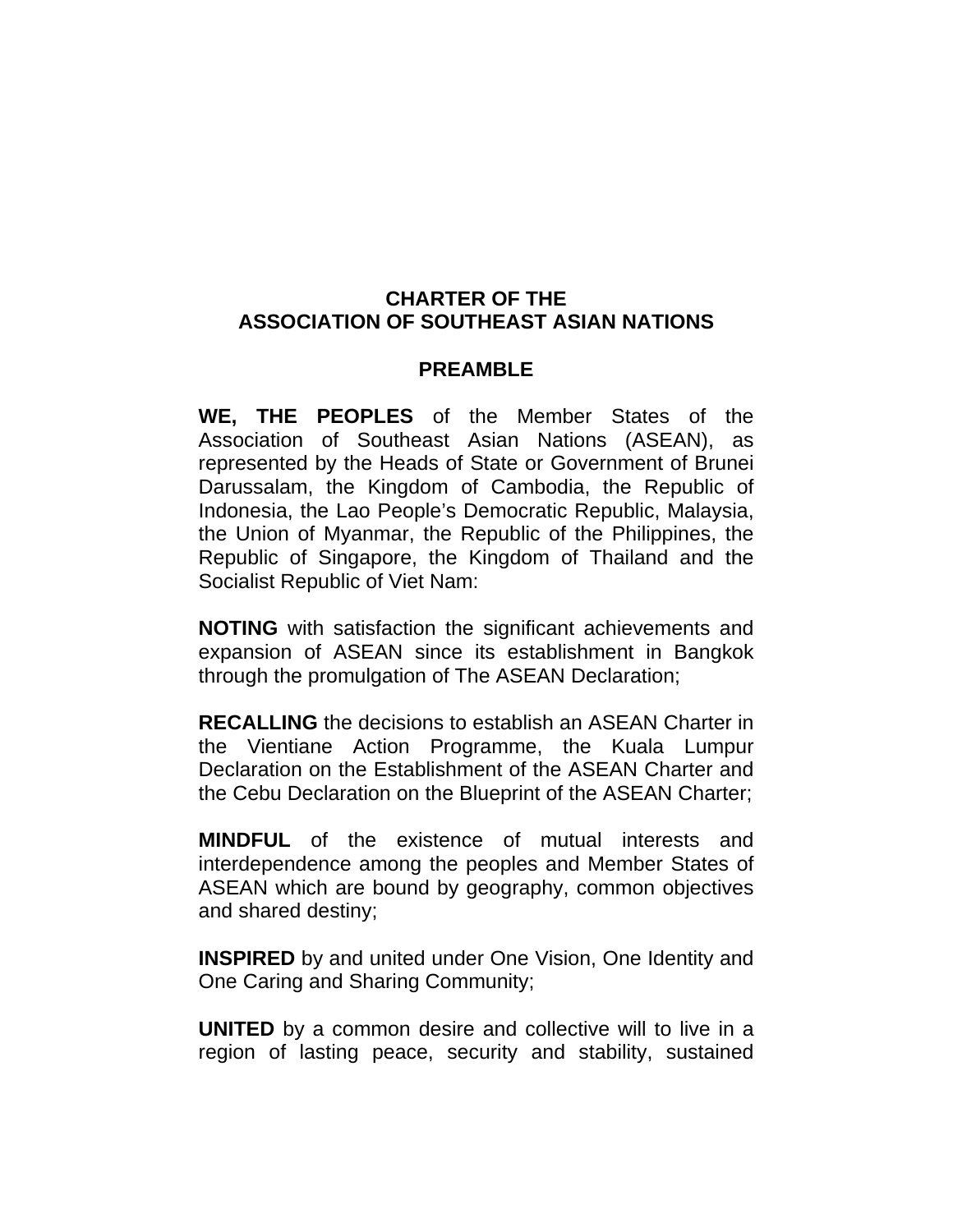economic growth, shared prosperity and social progress, and to promote our vital interests, ideals and aspirations;

**RESPECTING** the fundamental importance of amity and cooperation, and the principles of sovereignty, equality, territorial integrity, non-interference, consensus and unity in diversity;

**ADHERING** to the principles of democracy, the rule of law and good governance, respect for and protection of human rights and fundamental freedoms;

**RESOLVED** to ensure sustainable development for the benefit of present and future generations and to place the well-being, livelihood and welfare of the peoples at the centre of the ASEAN community building process;

**CONVINCED** of the need to strengthen existing bonds of regional solidarity to realise an ASEAN Community that is politically cohesive, economically integrated and socially responsible in order to effectively respond to current and future challenges and opportunities;

**COMMITTED** to intensifying community building through enhanced regional cooperation and integration, in particular by establishing an ASEAN Community comprising the ASEAN Security Community, the ASEAN Economic Community and the ASEAN Socio-Cultural Community, as provided for in the Bali Declaration of ASEAN Concord II;

**HEREBY DECIDE** to establish, through this Charter, the legal and institutional framework for ASEAN,

**AND TO THIS END,** the Heads of State or Government of the Member States of ASEAN, assembled in Singapore on the historic occasion of the  $40<sup>th</sup>$  anniversary of the founding of ASEAN, have agreed to this Charter.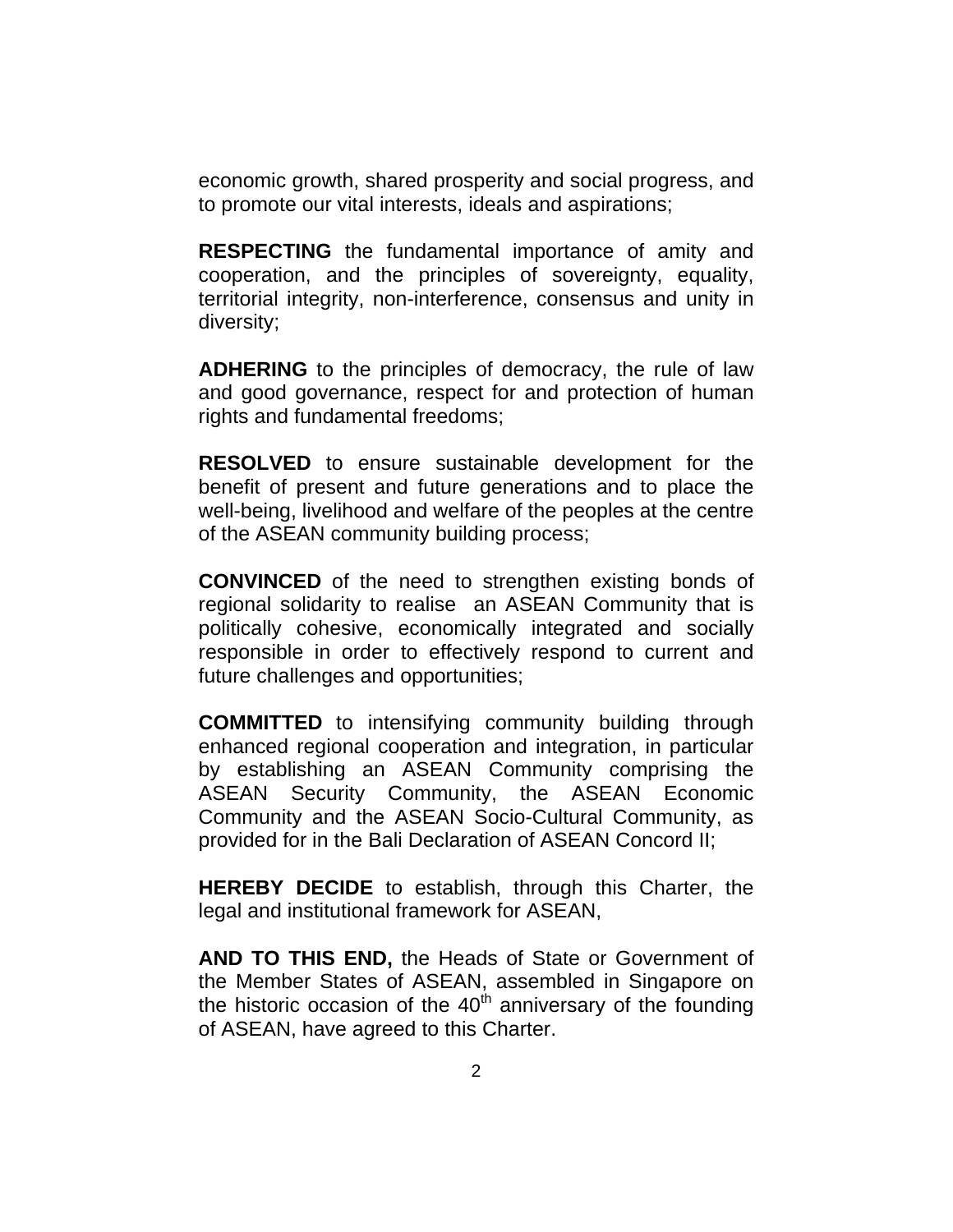## **CHAPTER I PURPOSES AND PRINCIPLES**

## **ARTICLE 1 PURPOSES**

The Purposes of ASEAN are:

1. To maintain and enhance peace, security and stability and further strengthen peace-oriented values in the region;

2. To enhance regional resilience by promoting greater political, security, economic and socio-cultural cooperation;

3. To preserve Southeast Asia as a Nuclear Weapon-Free Zone and free of all other weapons of mass destruction;

4. To ensure that the peoples and Member States of ASEAN live in peace with the world at large in a just, democratic and harmonious environment;

5. To create a single market and production base which is stable, prosperous, highly competitive and economically integrated with effective facilitation for trade and investment in which there is free flow of goods, services and investment; facilitated movement of business persons, professionals, talents and labour; and freer flow of capital;

6. To alleviate poverty and narrow the development gap within ASEAN through mutual assistance and cooperation;

7. To strengthen democracy, enhance good governance and the rule of law, and to promote and protect human rights and fundamental freedoms, with due regard to the rights and responsibilities of the Member States of ASEAN;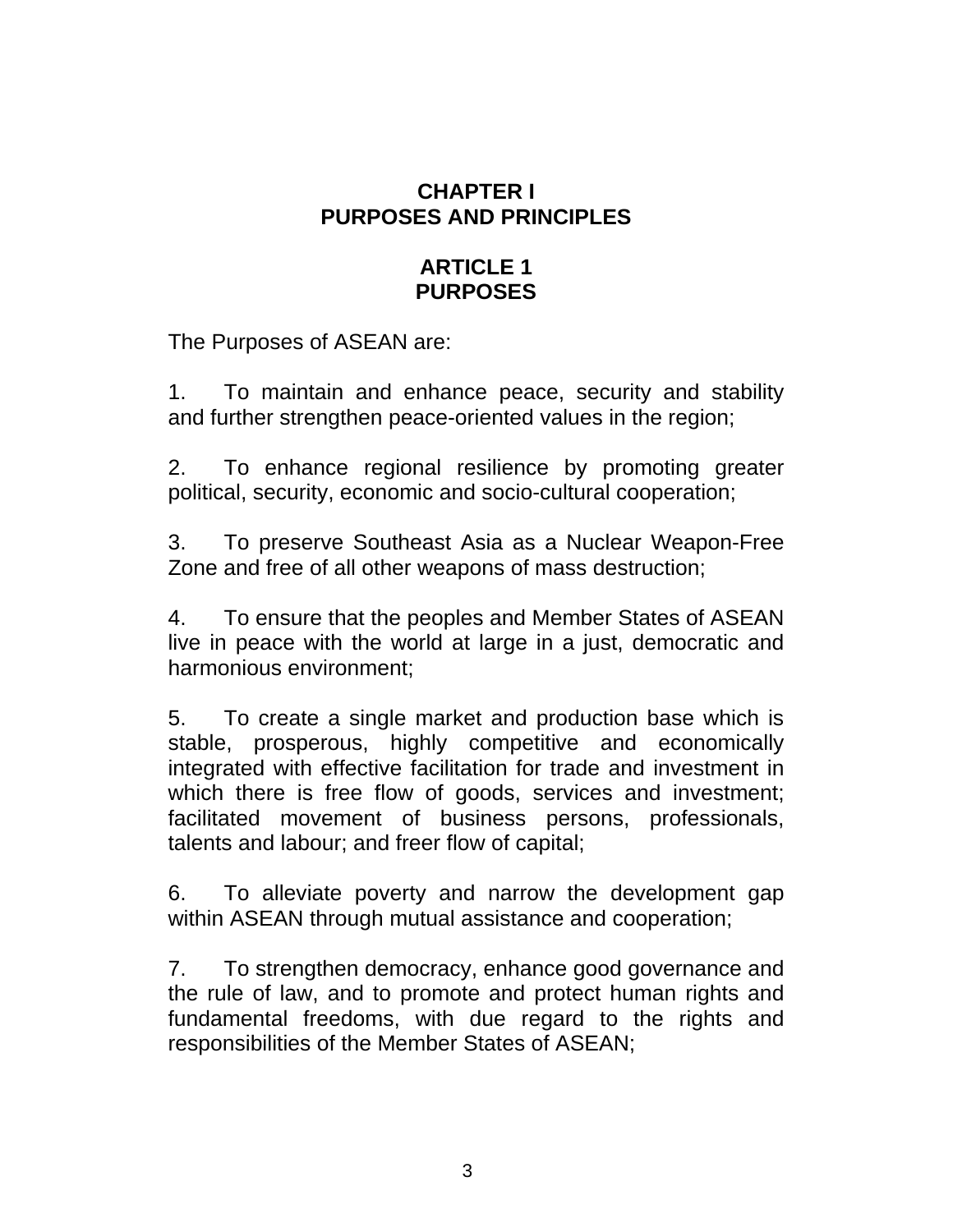8. To respond effectively, in accordance with the principle of comprehensive security, to all forms of threats, transnational crimes and transboundary challenges;

9. To promote sustainable development so as to ensure the protection of the region's environment, the sustainability of its natural resources, the preservation of its cultural heritage and the high quality of life of its peoples;

10. To develop human resources through closer cooperation in education and life-long learning, and in science and technology, for the empowerment of the peoples of ASEAN and for the strengthening of the ASEAN Community;

11. To enhance the well-being and livelihood of the peoples of ASEAN by providing them with equitable access to opportunities for human development, social welfare and justice;

12. To strengthen cooperation in building a safe, secure and drug-free environment for the peoples of ASEAN;

13. To promote a people-oriented ASEAN in which all sectors of society are encouraged to participate in, and benefit from, the process of ASEAN integration and community building;

14. To promote an ASEAN identity through the fostering of greater awareness of the diverse culture and heritage of the region; and

15. To maintain the centrality and proactive role of ASEAN as the primary driving force in its relations and cooperation with its external partners in a regional architecture that is open, transparent and inclusive.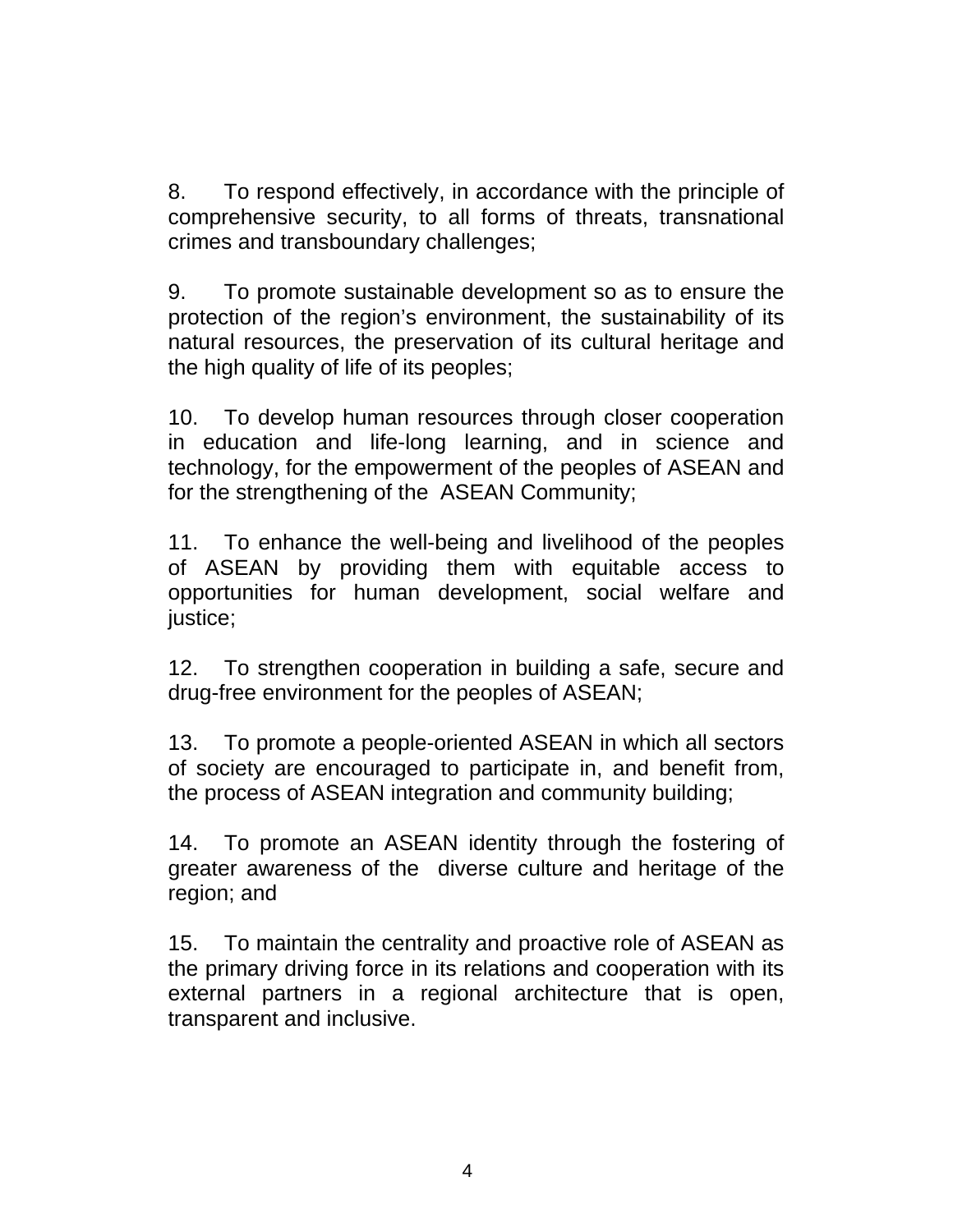#### **ARTICLE 2 PRINCIPLES**

1. In pursuit of the Purposes stated in Article 1, ASEAN and its Member States reaffirm and adhere to the fundamental principles contained in the declarations, agreements, conventions, concords, treaties and other instruments of ASEAN.

2. ASEAN and its Member States shall act in accordance with the following Principles:

- (a) respect for the independence, sovereignty, equality, territorial integrity and national identity of all ASEAN Member States;
- (b) shared commitment and collective responsibility in enhancing regional peace, security and prosperity;
- (c) renunciation of aggression and of the threat or use of force or other actions in any manner inconsistent with international law;
- (d) reliance on peaceful settlement of disputes;
- (e) non-interference in the internal affairs of ASEAN Member States;
- (f) respect for the right of every Member State to lead its national existence free from external interference, subversion and coercion;
- (g) enhanced consultations on matters seriously affecting the common interest of ASEAN;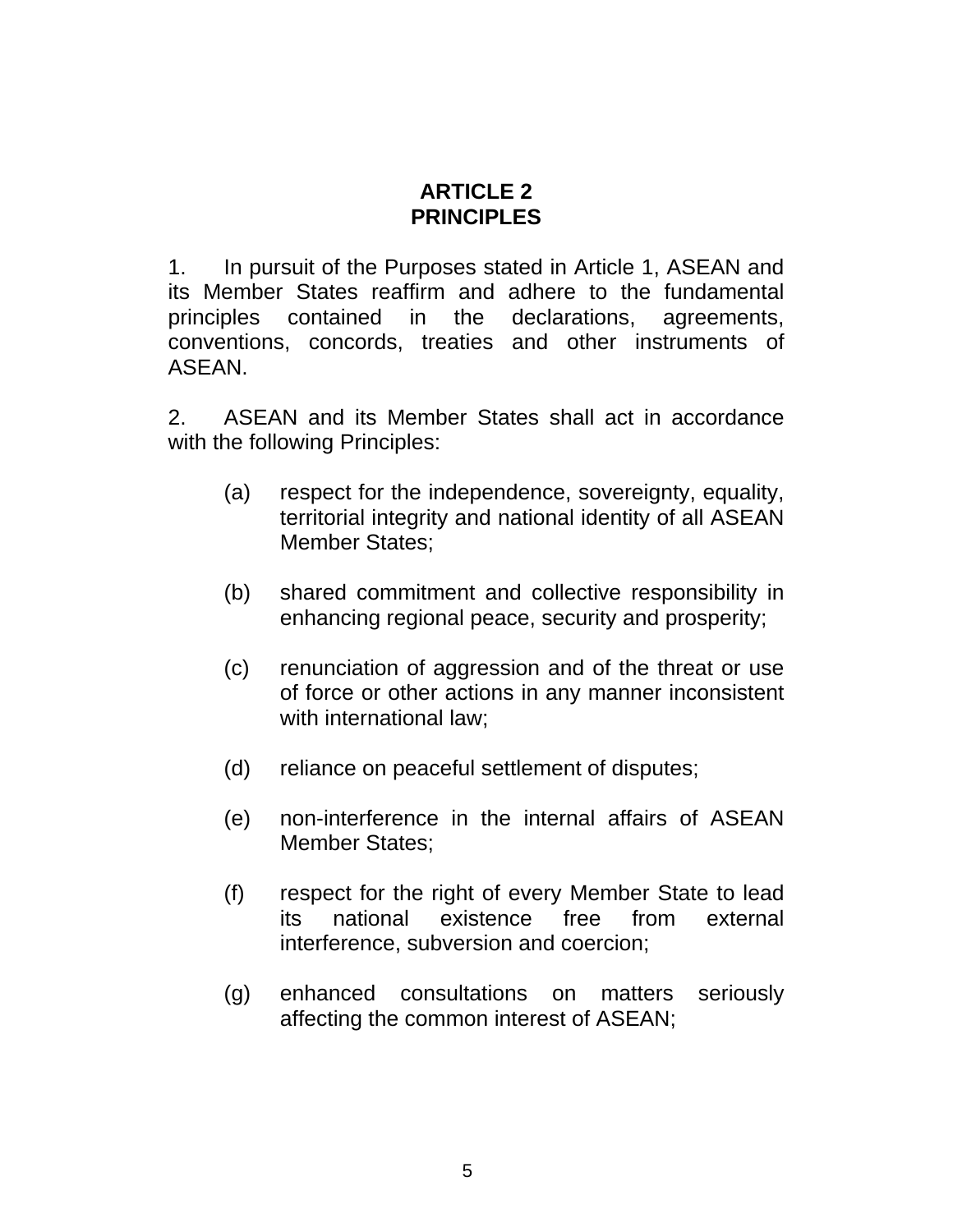- (h) adherence to the rule of law, good governance, the principles of democracy and constitutional government;
- (i) respect for fundamental freedoms, the promotion and protection of human rights, and the promotion of social justice;
- (j) upholding the United Nations Charter and international law, including international humanitarian law, subscribed to by ASEAN Member States;
- (k) abstention from participation in any policy or activity, including the use of its territory, pursued by any ASEAN Member State or non-ASEAN State or any non-State actor, which threatens the sovereignty, territorial integrity or political and economic stability of ASEAN Member States;
- (l) respect for the different cultures, languages and religions of the peoples of ASEAN, while emphasising their common values in the spirit of unity in diversity;
- (m) the centrality of ASEAN in external political, economic, social and cultural relations while remaining actively engaged, outward-looking, inclusive and non-discriminatory; and
- (n) adherence to multilateral trade rules and ASEAN's rules-based regimes for effective implementation of economic commitments and progressive reduction towards elimination of all barriers to regional economic integration, in a market-driven economy.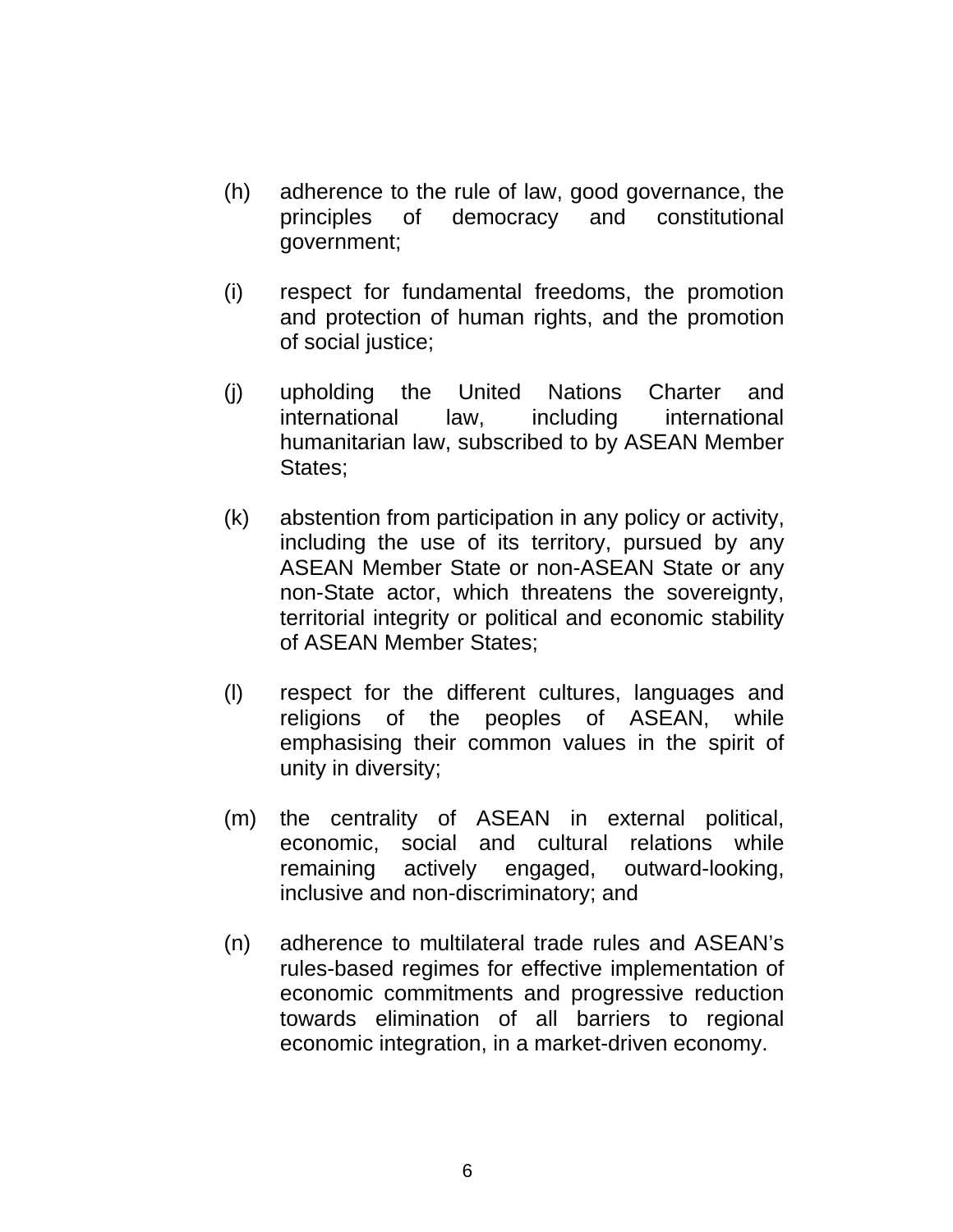## **CHAPTER II LEGAL PERSONALITY**

## **ARTICLE 3 LEGAL PERSONALITY OF ASEAN**

ASEAN, as an inter-governmental organisation, is hereby conferred legal personality.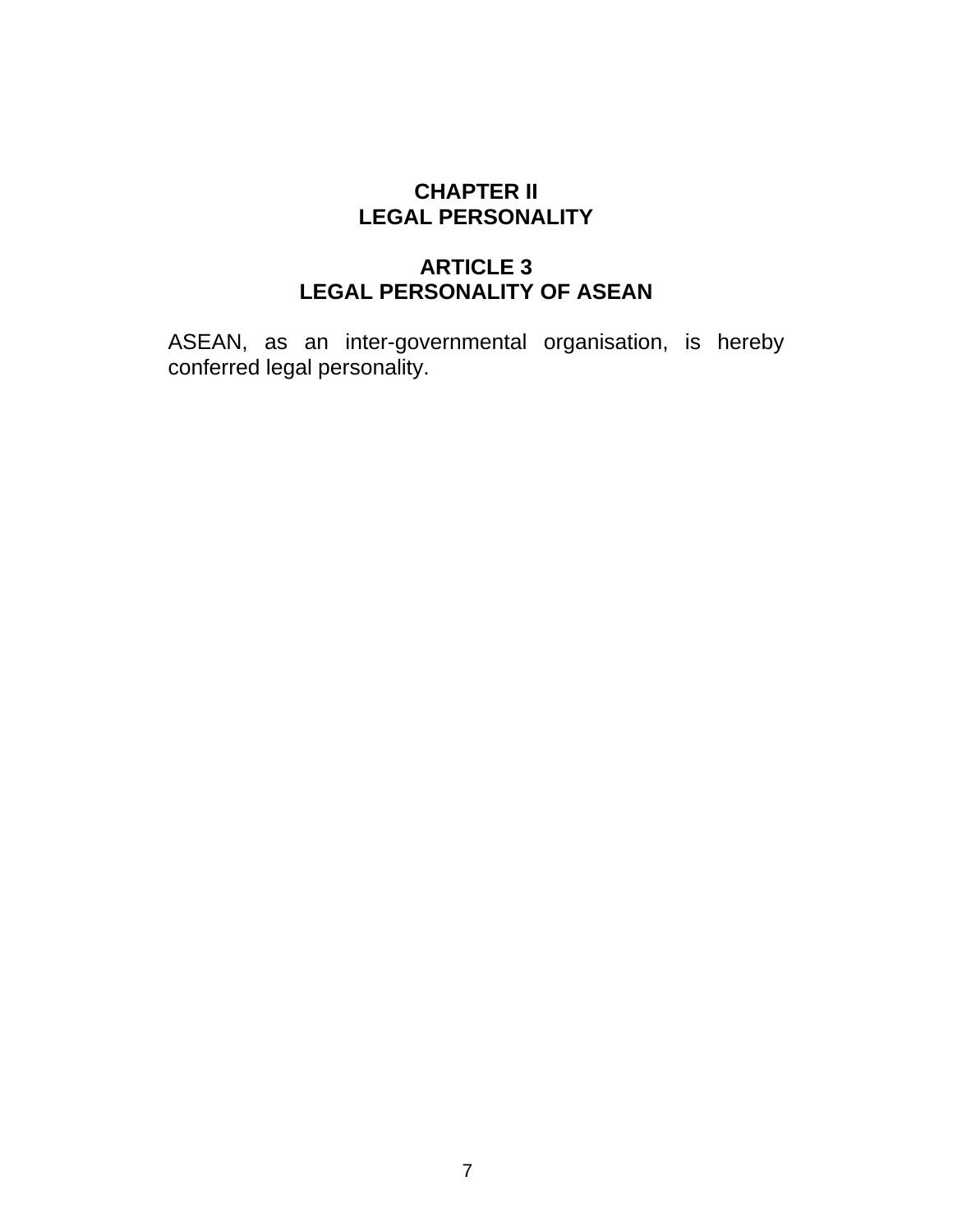## **CHAPTER III MEMBERSHIP**

## **ARTICLE 4 MEMBER STATES**

The Member States of ASEAN are Brunei Darussalam, the Kingdom of Cambodia, the Republic of Indonesia, the Lao People's Democratic Republic, Malaysia, the Union of Myanmar, the Republic of the Philippines, the Republic of Singapore, the Kingdom of Thailand and the Socialist Republic of Viet Nam.

## **ARTICLE 5 RIGHTS AND OBLIGATIONS**

1. Member States shall have equal rights and obligations under this Charter.

2. Member States shall take all necessary measures, including the enactment of appropriate domestic legislation, to effectively implement the provisions of this Charter and to comply with all obligations of membership.

3. In the case of a serious breach of the Charter or noncompliance, the matter shall be referred to Article 20.

#### **ARTICLE 6 ADMISSION OF NEW MEMBERS**

1. The procedure for application and admission to ASEAN shall be prescribed by the ASEAN Coordinating Council.

2. Admission shall be based on the following criteria: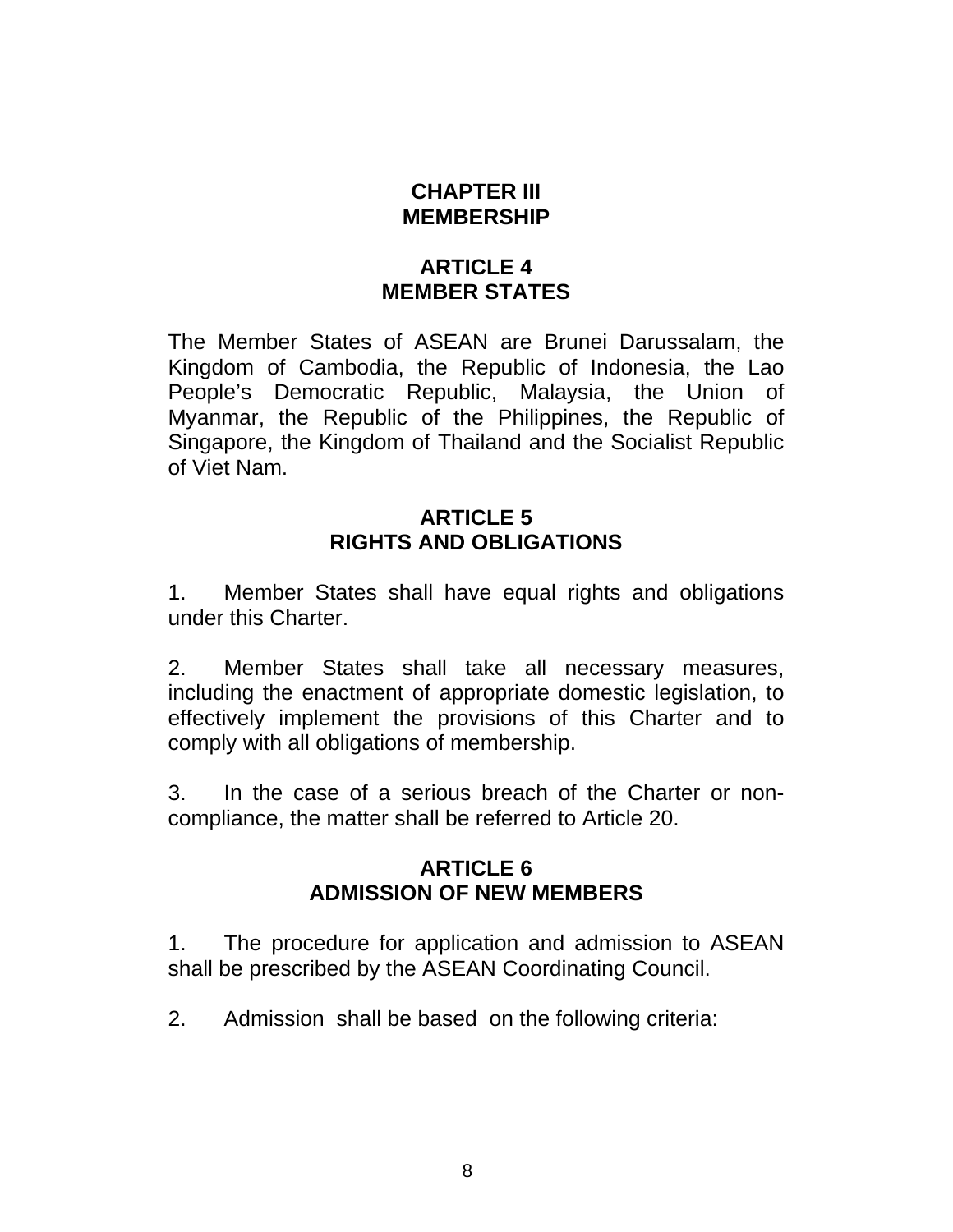- (a) location in the recognised geographical region of Southeast Asia;
- (b) recognition by all ASEAN Member States;
- (c) agreement to be bound and to abide by the Charter; and
- (d) ability and willingness to carry out the obligations of Membership.

3. Admission shall be decided by consensus by the ASEAN Summit, upon the recommendation of the ASEAN Coordinating Council.

4. An applicant State shall be admitted to ASEAN upon signing an Instrument of Accession to the Charter.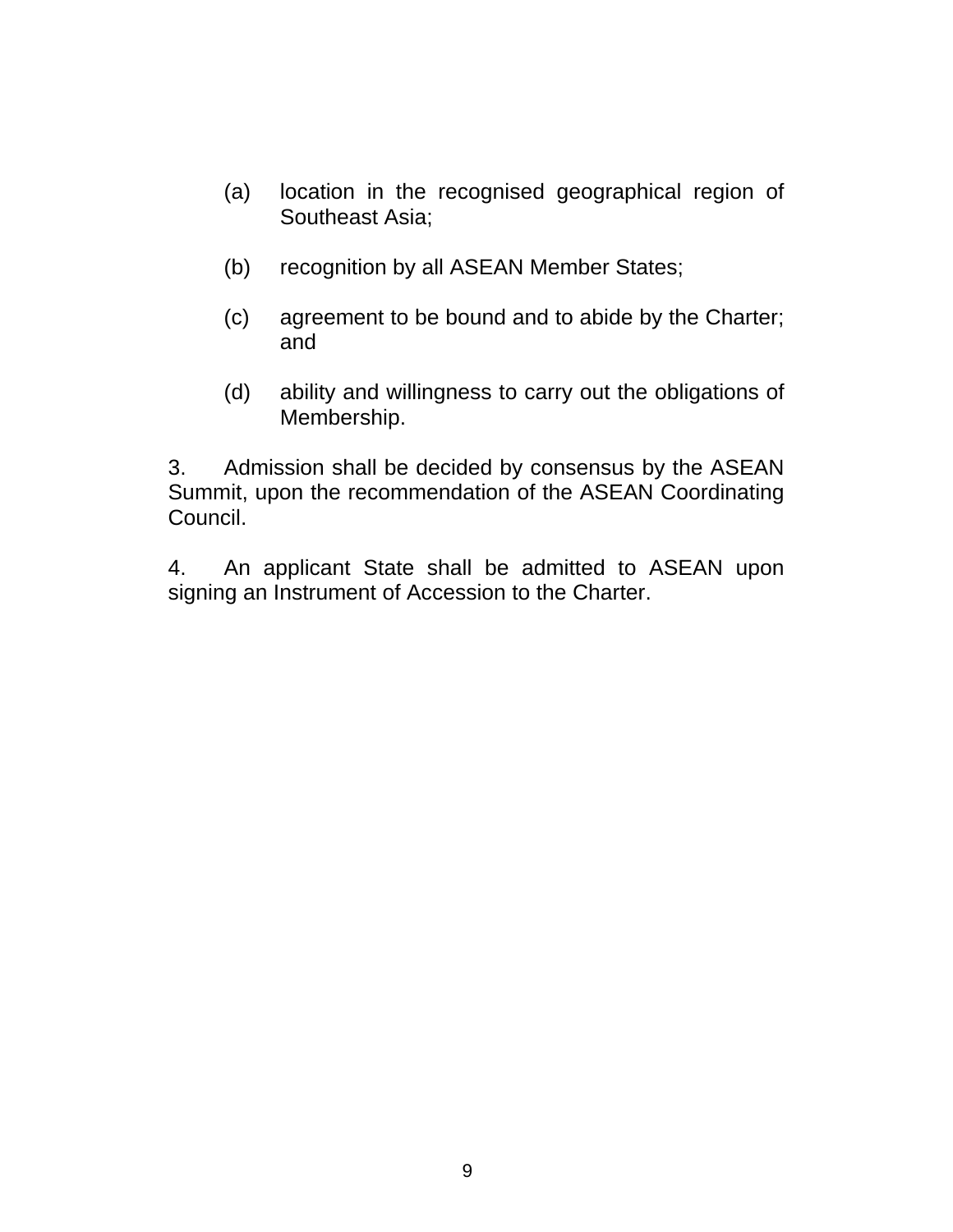## **CHAPTER IV ORGANS**

## **ARTICLE 7 ASEAN SUMMIT**

1. The ASEAN Summit shall comprise the Heads of State or Government of the Member States.

- 2. The ASEAN Summit shall:
	- (a) be the supreme policy-making body of ASEAN;
	- (b) deliberate, provide policy guidance and take decisions on key issues pertaining to the realisation of the objectives of ASEAN, important matters of interest to Member States and all issues referred to it by the ASEAN Coordinating Council, the ASEAN Community Councils and ASEAN Sectoral Ministerial Bodies;
	- (c) instruct the relevant Ministers in each of the Councils concerned to hold ad hoc inter-Ministerial meetings, and address important issues concerning ASEAN that cut across the Community Councils. Rules of procedure for such meetings shall be adopted by the ASEAN Coordinating Council;
	- (d) address emergency situations affecting ASEAN by taking appropriate actions;
	- (e) decide on matters referred to it under Chapters VII and VIII;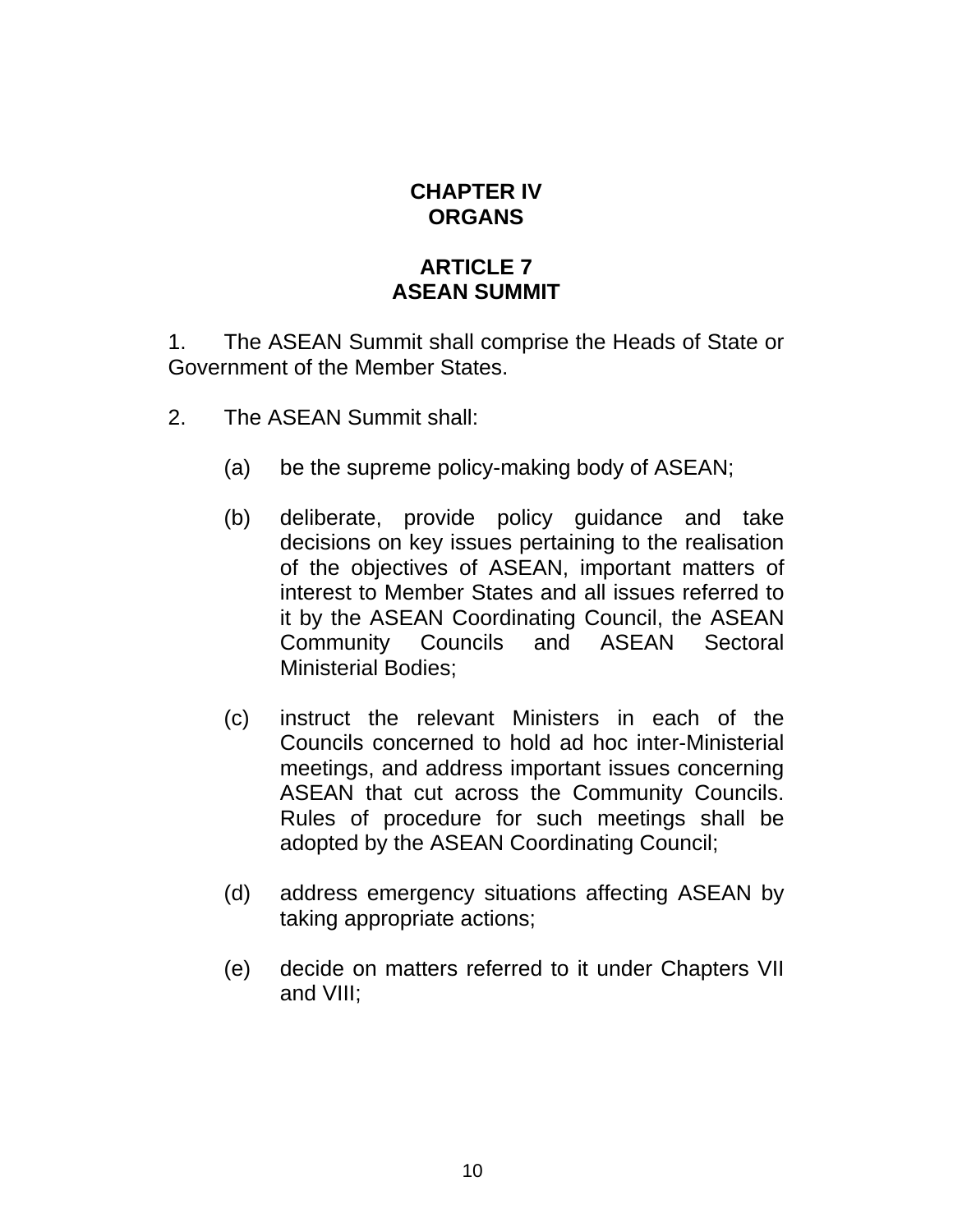- (f) authorise the establishment and the dissolution of Sectoral Ministerial Bodies and other ASEAN institutions; and
- (g) appoint the Secretary-General of ASEAN, with the rank and status of Minister, who will serve with the confidence and at the pleasure of the Heads of State or Government upon the recommendation of the ASEAN Foreign Ministers Meeting.
- 3. ASEAN Summit Meetings shall be:
	- (a) held twice annually, and be hosted by the Member State holding the ASEAN Chairmanship; and
	- (b) convened, whenever necessary, as special or ad hoc meetings to be chaired by the Member State holding the ASEAN Chairmanship, at venues to be agreed upon by ASEAN Member States.

## **ARTICLE 8 ASEAN COORDINATING COUNCIL**

1. The ASEAN Coordinating Council shall comprise the ASEAN Foreign Ministers and meet at least twice a year.

- 2. The ASEAN Coordinating Council shall:
	- (a) prepare the meetings of the ASEAN Summit;
	- (b) coordinate the implementation of agreements and decisions of the ASEAN Summit;
	- (c) coordinate with the ASEAN Community Councils to enhance policy coherence, efficiency and cooperation among them;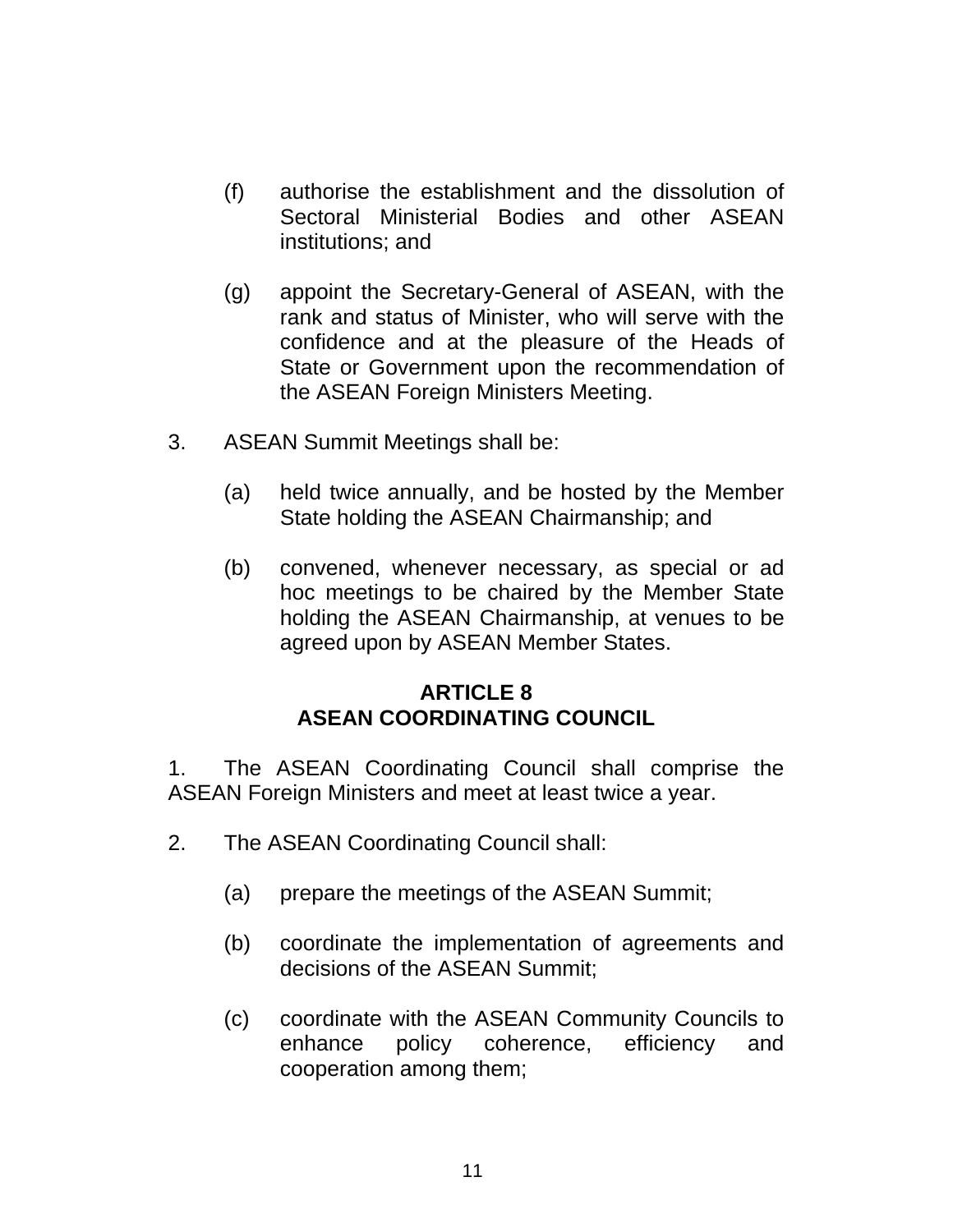- (d) coordinate the reports of the ASEAN Community Councils to the ASEAN Summit;
- (e) consider the annual report of the Secretary-General on the work of ASEAN;
- (f) consider the report of the Secretary-General on the functions and operations of the ASEAN Secretariat and other relevant bodies;
- (g) approve the appointment and termination of the Deputy Secretaries-General upon the recommendation of the Secretary-General; and
- (h) undertake other tasks provided for in this Charter or such other functions as may be assigned by the ASEAN Summit.

3. The ASEAN Coordinating Council shall be supported by the relevant senior officials.

#### **ARTICLE 9 ASEAN COMMUNITY COUNCILS**

1. The ASEAN Community Councils shall comprise the ASEAN Political-Security Community Council, ASEAN Economic Community Council, and ASEAN Socio-Cultural Community Council.

2. Each ASEAN Community Council shall have under its purview the relevant ASEAN Sectoral Ministerial Bodies.

3. Each Member State shall designate its national representation for each ASEAN Community Council meeting.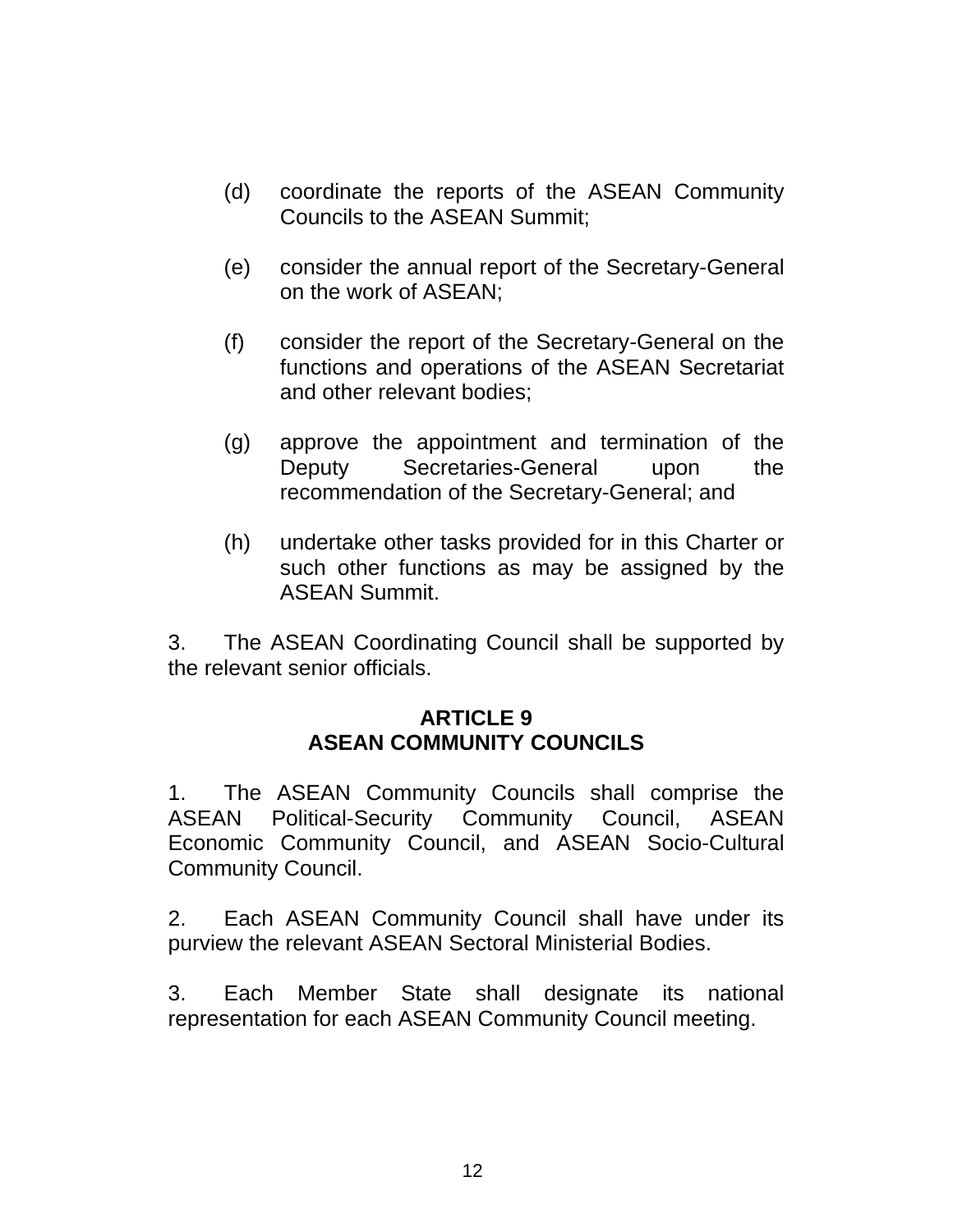4. In order to realise the objectives of each of the three pillars of the ASEAN Community, each ASEAN Community Council shall:

- (a) ensure the implementation of the relevant decisions of the ASEAN Summit;
- (b) coordinate the work of the different sectors under its purview, and on issues which cut across the other Community Councils; and
- (c) submit reports and recommendations to the ASEAN Summit on matters under its purview.

5. Each ASEAN Community Council shall meet at least twice a year and shall be chaired by the appropriate Minister from the Member State holding the ASEAN Chairmanship.

6. Each ASEAN Community Council shall be supported by the relevant senior officials.

## **ARTICLE 10 ASEAN SECTORAL MINISTERIAL BODIES**

- 1. ASEAN Sectoral Ministerial Bodies shall:
	- (a) function in accordance with their respective established mandates;
	- (b) implement the agreements and decisions of the ASEAN Summit under their respective purview;
	- (c) strengthen cooperation in their respective fields in support of ASEAN integration and community building; and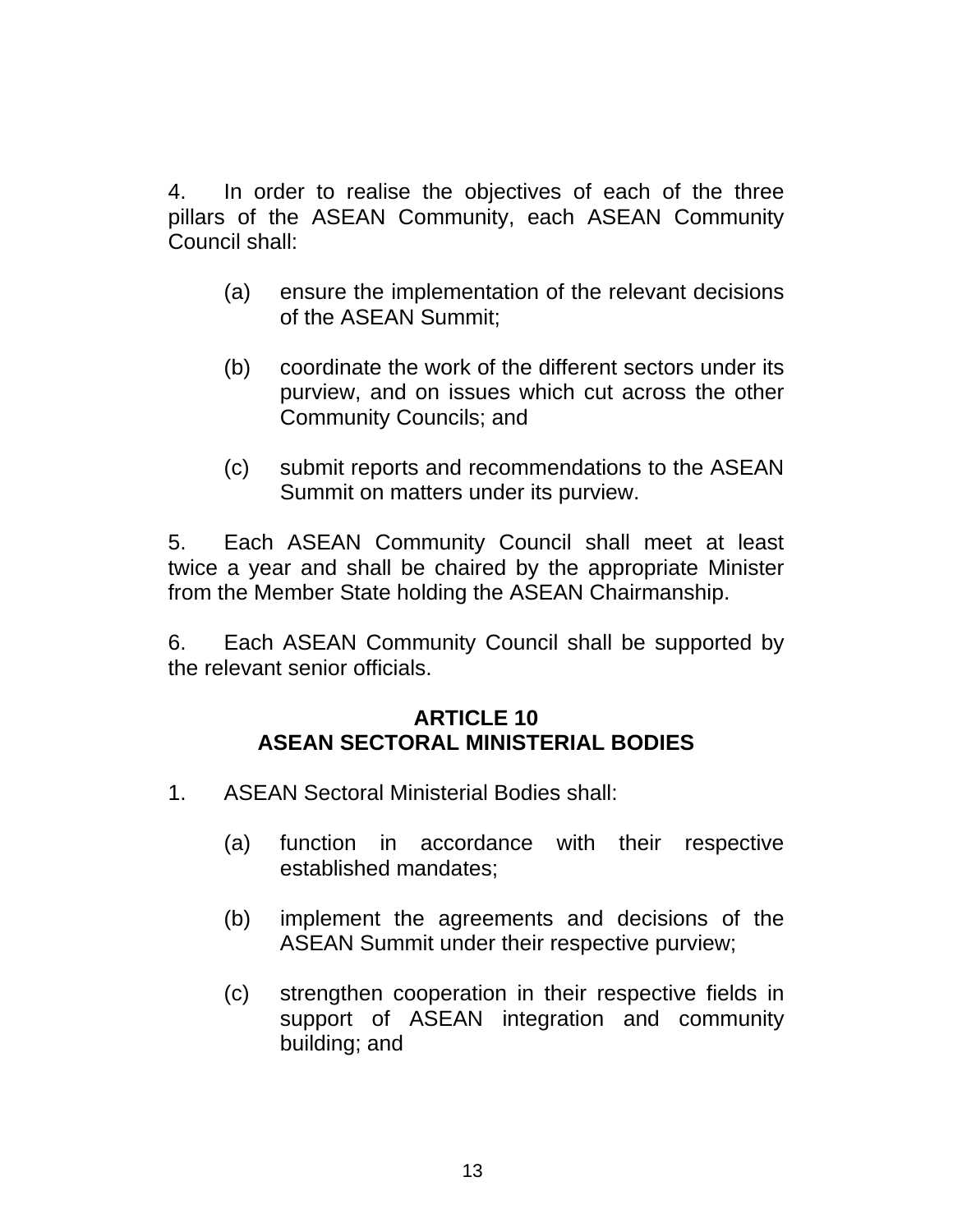(d) submit reports and recommendations to their respective Community Councils.

2. Each ASEAN Sectoral Ministerial Body may have under its purview the relevant senior officials and subsidiary bodies to undertake its functions as contained in Annex 1. The Annex may be updated by the Secretary-General of ASEAN upon the recommendation of the Committee of Permanent Representatives without recourse to the provision on Amendments under this Charter.

## **ARTICLE 11 SECRETARY-GENERAL OF ASEAN AND ASEAN SECRETARIAT**

1. The Secretary-General of ASEAN shall be appointed by the ASEAN Summit for a non-renewable term of office of five years, selected from among nationals of the ASEAN Member States based on alphabetical rotation, with due consideration to integrity, capability and professional experience, and gender equality.

- 2. The Secretary-General shall:
	- (a) carry out the duties and responsibilities of this high office in accordance with the provisions of this Charter and relevant ASEAN instruments, protocols and established practices;
	- (b) facilitate and monitor progress in the implementation of ASEAN agreements and decisions, and submit an annual report on the work of ASEAN to the ASEAN Summit;
	- (c) participate in meetings of the ASEAN Summit, the ASEAN Community Councils, the ASEAN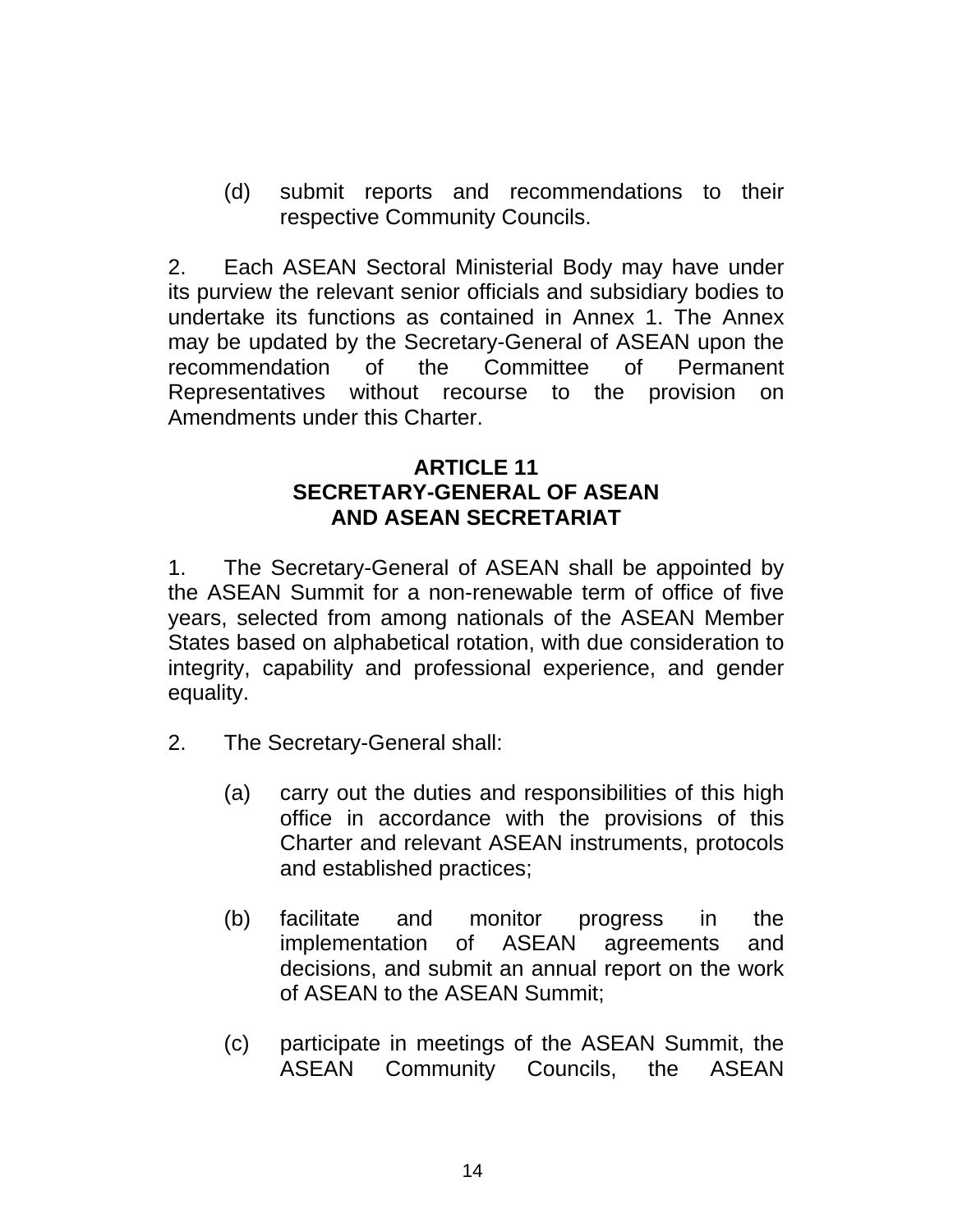Coordinating Council, and ASEAN Sectoral Ministerial Bodies and other relevant ASEAN meetings;

- (d) present the views of ASEAN and participate in meetings with external parties in accordance with approved policy guidelines and mandate given to the Secretary-General; and
- (e) recommend the appointment and termination of the Deputy Secretaries-General to the ASEAN Coordinating Council for approval.

3. The Secretary-General shall also be the Chief Administrative Officer of ASEAN.

4. The Secretary-General shall be assisted by four Deputy Secretaries-General with the rank and status of Deputy Ministers. The Deputy Secretaries-General shall be accountable to the Secretary-General in carrying out their functions.

5. The four Deputy Secretaries-General shall be of different nationalities from the Secretary-General and shall come from four different ASEAN Member States.

6. The four Deputy Secretaries-General shall comprise:

(a) two Deputy Secretaries-General who will serve a non-renewable term of three years, selected from among nationals of the ASEAN Member States based on alphabetical rotation, with due consideration to integrity, qualifications, competence, experience and gender equality; and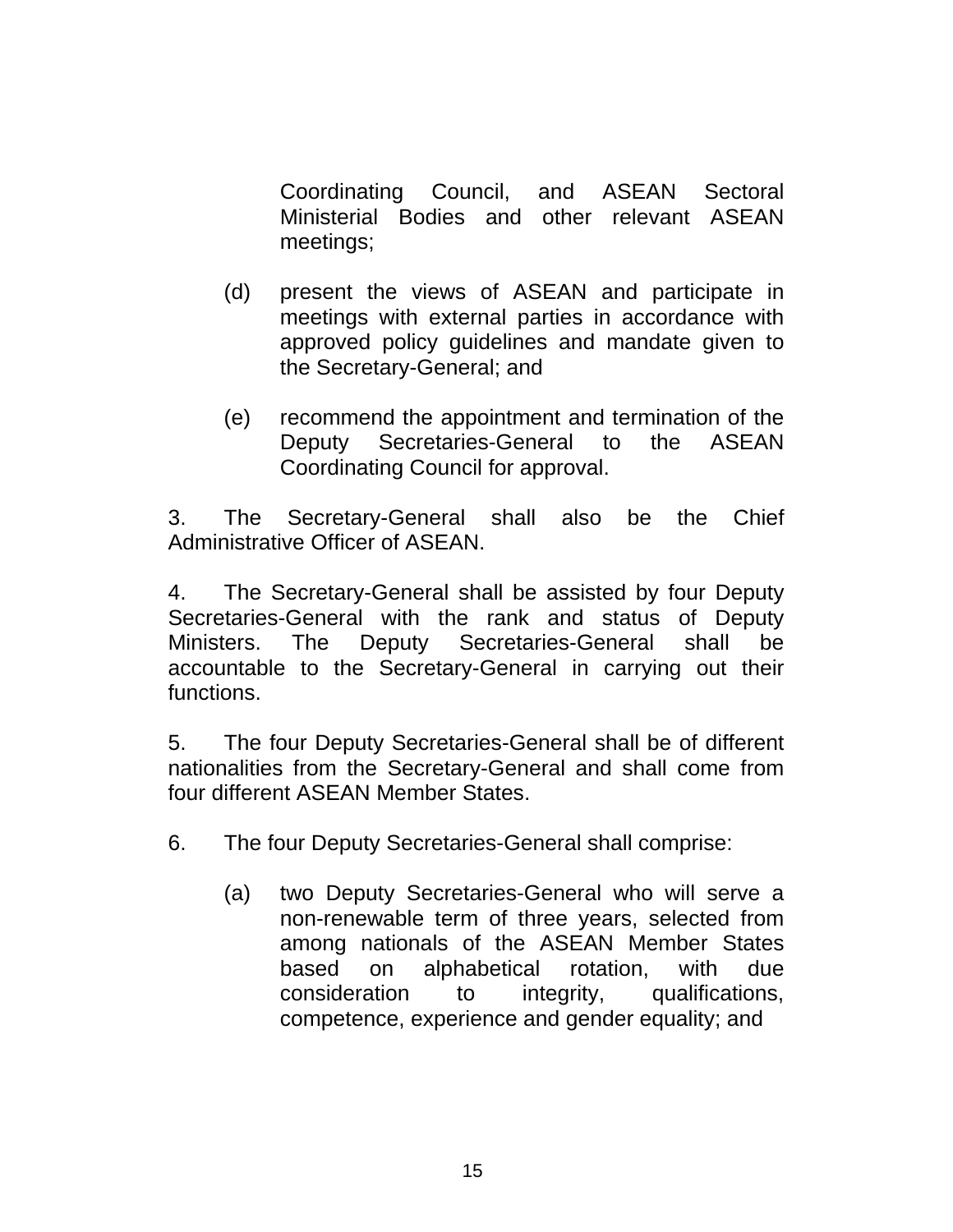(b) two Deputy Secretaries-General who will serve a term of three years, which may be renewed for another three years. These two Deputy Secretaries-General shall be openly recruited based on merit.

7. The ASEAN Secretariat shall comprise the Secretary-General and such staff as may be required.

- 8. The Secretary-General and the staff shall:
	- (a) uphold the highest standards of integrity, efficiency, and competence in the performance of their duties;
	- (b) not seek or receive instructions from any government or external party outside of ASEAN; and
	- (c) refrain from any action which might reflect on their position as ASEAN Secretariat officials responsible only to ASEAN.

9. Each ASEAN Member State undertakes to respect the exclusively ASEAN character of the responsibilities of the Secretary-General and the staff, and not to seek to influence them in the discharge of their responsibilities.

#### **ARTICLE 12 COMMITTEE OF PERMANENT REPRESENTATIVES TO ASEAN**

1. Each ASEAN Member State shall appoint a Permanent Representative to ASEAN with the rank of Ambassador based in Jakarta.

2. The Permanent Representatives collectively constitute a Committee of Permanent Representatives, which shall: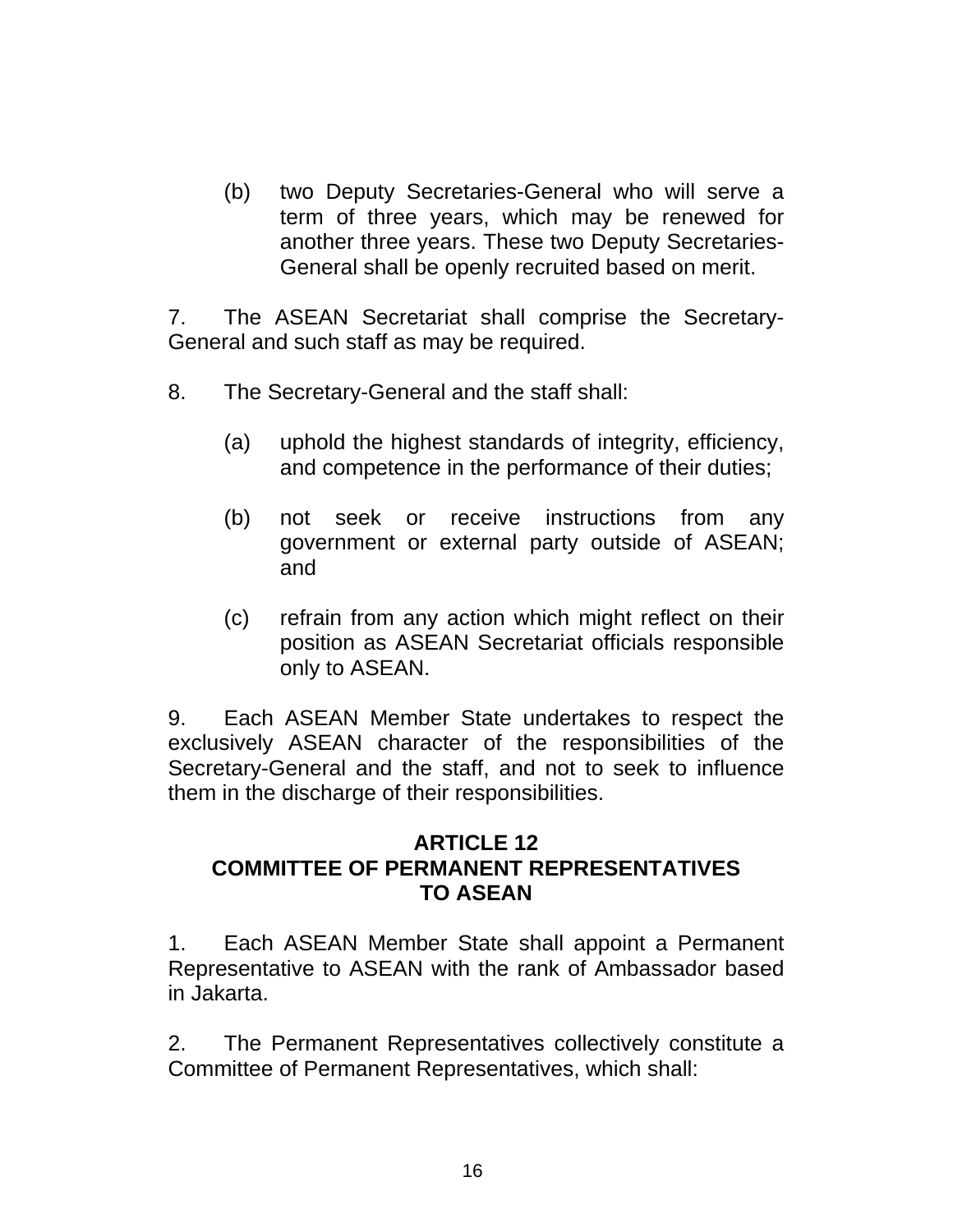- (a) support the work of the ASEAN Community Councils and ASEAN Sectoral Ministerial Bodies;
- (b) coordinate with ASEAN National Secretariats and other ASEAN Sectoral Ministerial Bodies;
- (c) liaise with the Secretary-General of ASEAN and the ASEAN Secretariat on all subjects relevant to its work;
- (d) facilitate ASEAN cooperation with external partners; and
- (e) perform such other functions as may be determined by the ASEAN Coordinating Council.

## **ARTICLE 13 ASEAN NATIONAL SECRETARIATS**

Each ASEAN Member State shall establish an ASEAN National Secretariat which shall:

- (a) serve as the national focal point;
- (b) be the repository of information on all ASEAN matters at the national level;
- (c) coordinate the implementation of ASEAN decisions at the national level;
- (d) coordinate and support the national preparations of ASEAN meetings;
- (e) promote ASEAN identity and awareness at the national level; and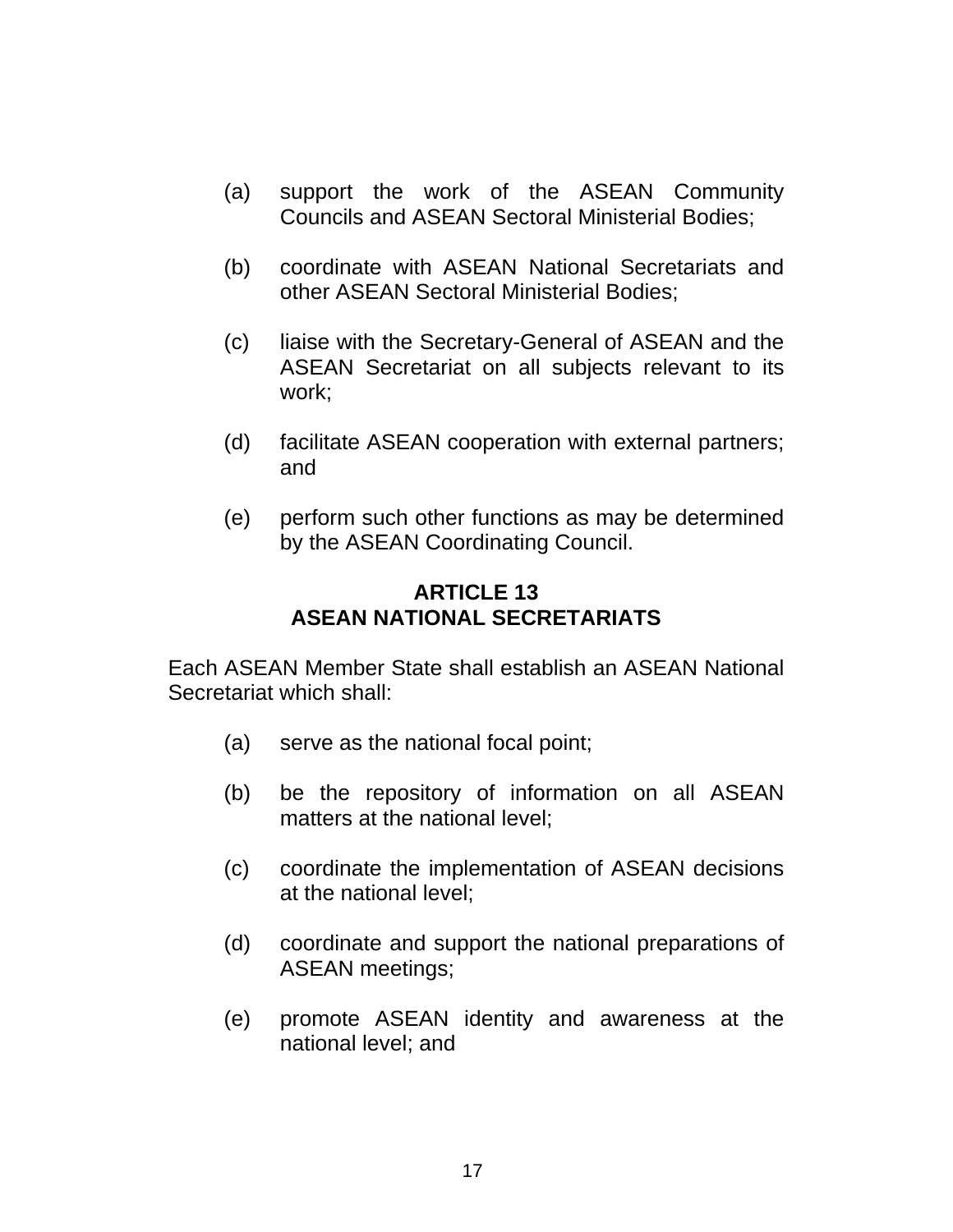(f) contribute to ASEAN community building.

## **ARTICLE 14 ASEAN HUMAN RIGHTS BODY**

1. In conformity with the purposes and principles of the ASEAN Charter relating to the promotion and protection of human rights and fundamental freedoms, ASEAN shall establish an ASEAN human rights body.

2. This ASEAN human rights body shall operate in accordance with the terms of reference to be determined by the ASEAN Foreign Ministers Meeting.

## **ARTICLE 15 ASEAN FOUNDATION**

1. The ASEAN Foundation shall support the Secretary-General of ASEAN and collaborate with the relevant ASEAN bodies to support ASEAN community building by promoting greater awareness of the ASEAN identity, people-to-people interaction, and close collaboration among the business sector, civil society, academia and other stakeholders in ASEAN.

2. The ASEAN Foundation shall be accountable to the Secretary-General of ASEAN, who shall submit its report to the ASEAN Summit through the ASEAN Coordinating Council.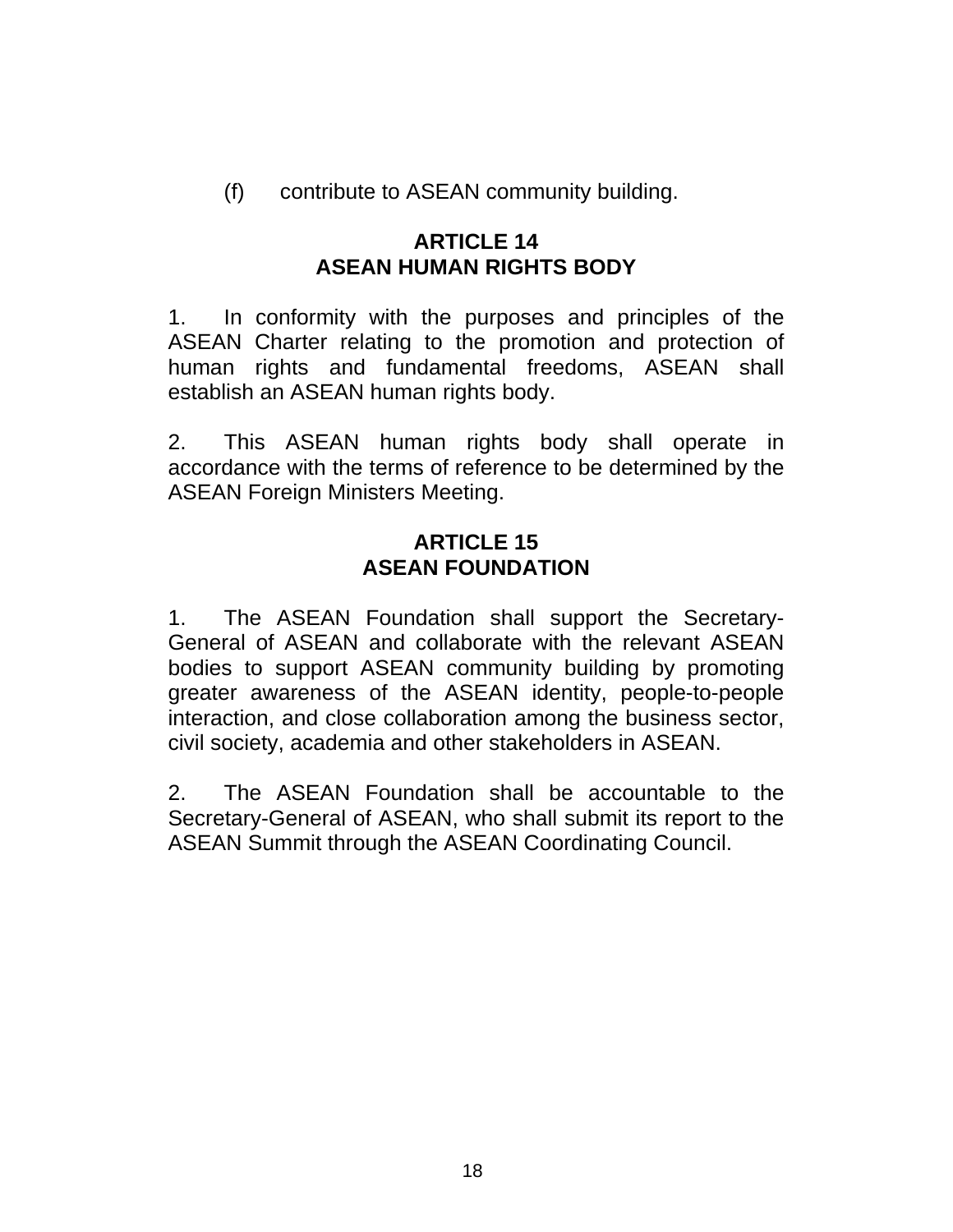## **CHAPTER V ENTITIES ASSOCIATED WITH ASEAN**

# **ARTICLE 16 ENTITIES ASSOCIATED WITH ASEAN**

1. ASEAN may engage with entities which support the ASEAN Charter, in particular its purposes and principles. These associated entities are listed in Annex 2.

2. Rules of procedure and criteria for engagement shall be prescribed by the Committee of Permanent Representatives upon the recommendation of the Secretary-General of ASEAN.

3. Annex 2 may be updated by the Secretary-General of ASEAN upon the recommendation of the Committee of Permanent Representatives without recourse to the provision on Amendments under this Charter.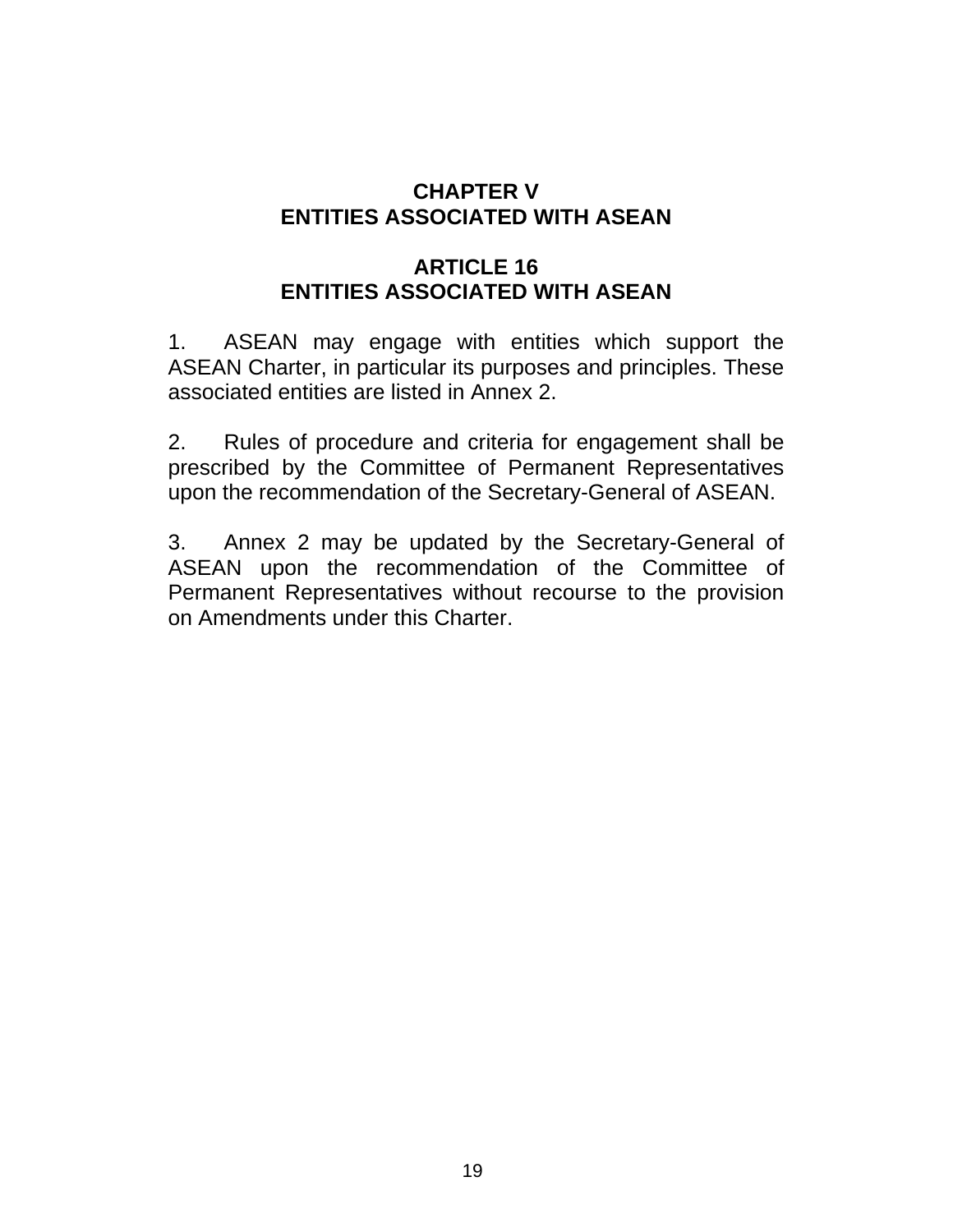## **CHAPTER VI IMMUNITIES AND PRIVILEGES**

# **ARTICLE 17 IMMUNITIES AND PRIVILEGES OF ASEAN**

1. ASEAN shall enjoy in the territories of the Member States such immunities and privileges as are necessary for the fulfilment of its purposes.

2. The immunities and privileges shall be laid down in separate agreements between ASEAN and the host Member State.

## **ARTICLE 18 IMMUNITIES AND PRIVILEGES OF THE SECRETARY-GENERAL OF ASEAN AND STAFF OF THE ASEAN SECRETARIAT**

1. The Secretary-General of ASEAN and staff of the ASEAN Secretariat participating in official ASEAN activities or representing ASEAN in the Member States shall enjoy such immunities and privileges as are necessary for the independent exercise of their functions.

2. The immunities and privileges under this Article shall be laid down in a separate ASEAN agreement.

#### **ARTICLE 19 IMMUNITIES AND PRIVILEGES OF THE PERMANENT REPRESENTATIVES AND OFFICIALS ON ASEAN DUTIES**

1. The Permanent Representatives of the Member States to ASEAN and officials of the Member States participating in official ASEAN activities or representing ASEAN in the Member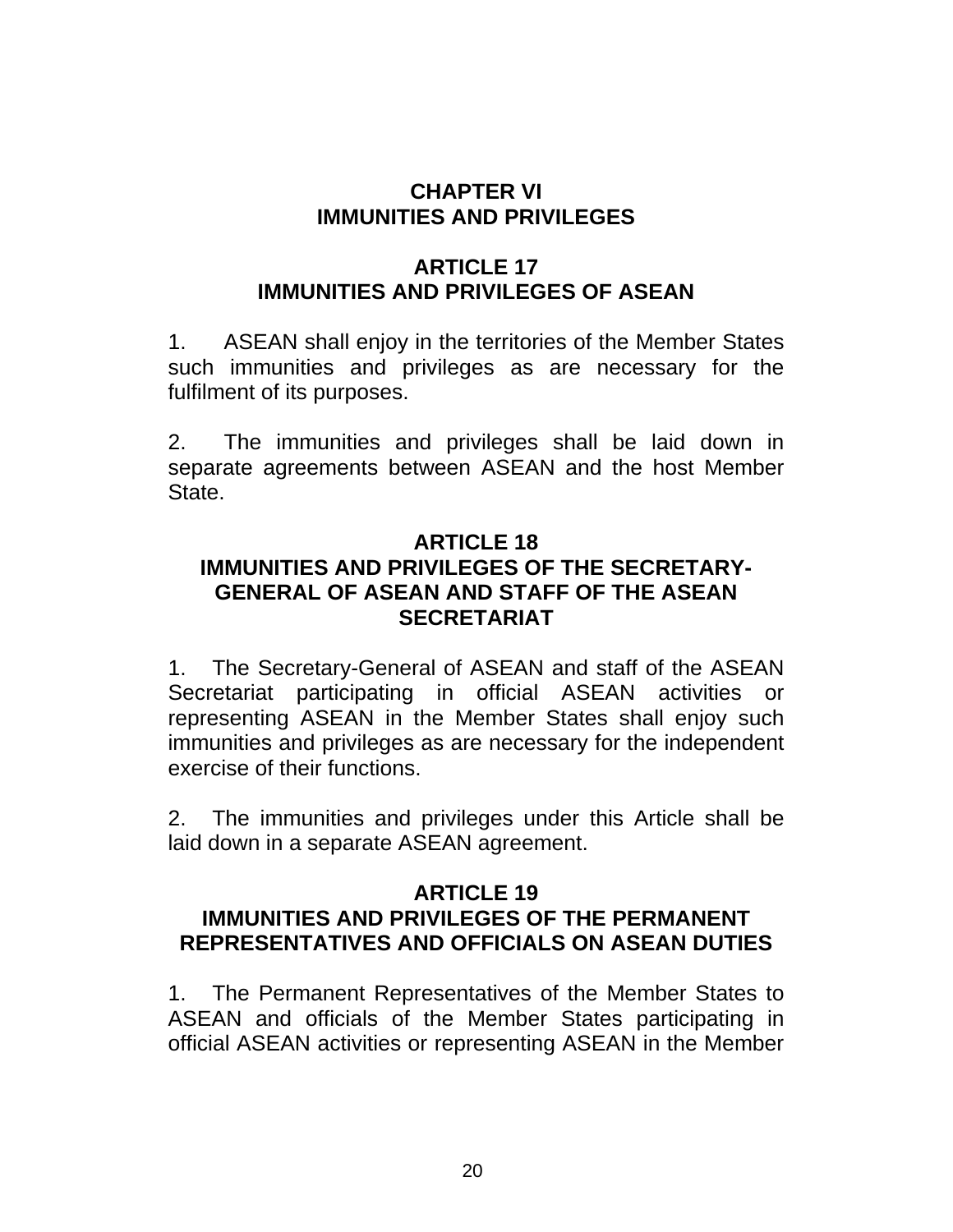States shall enjoy such immunities and privileges as are necessary for the exercise of their functions.

2. The immunities and privileges of the Permanent Representatives and officials on ASEAN duties shall be governed by the 1961 Vienna Convention on Diplomatic Relations or in accordance with the national law of the ASEAN Member State concerned.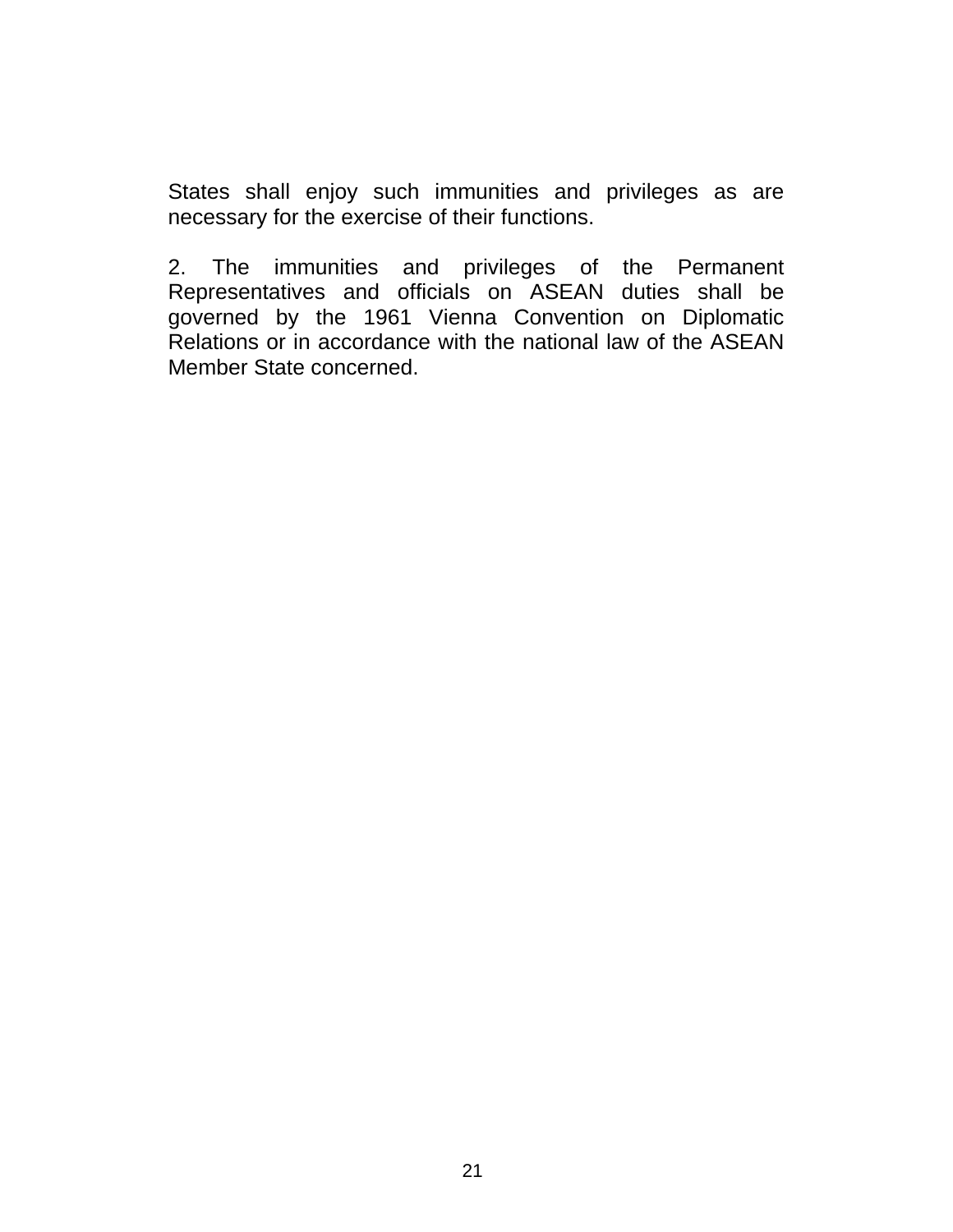## **CHAPTER VII DECISION-MAKING**

# **ARTICLE 20 CONSULTATION AND CONSENSUS**

1. As a basic principle, decision-making in ASEAN shall be based on consultation and consensus.

2. Where consensus cannot be achieved, the ASEAN Summit may decide how a specific decision can be made.

3. Nothing in paragraphs 1 and 2 of this Article shall affect the modes of decision-making as contained in the relevant ASEAN legal instruments.

4. In the case of a serious breach of the Charter or noncompliance, the matter shall be referred to the ASEAN Summit for decision.

#### **ARTICLE 21 IMPLEMENTATION AND PROCEDURE**

1. Each ASEAN Community Council shall prescribe its own rules of procedure.

2. In the implementation of economic commitments, a formula for flexible participation, including the ASEAN Minus X formula, may be applied where there is a consensus to do so.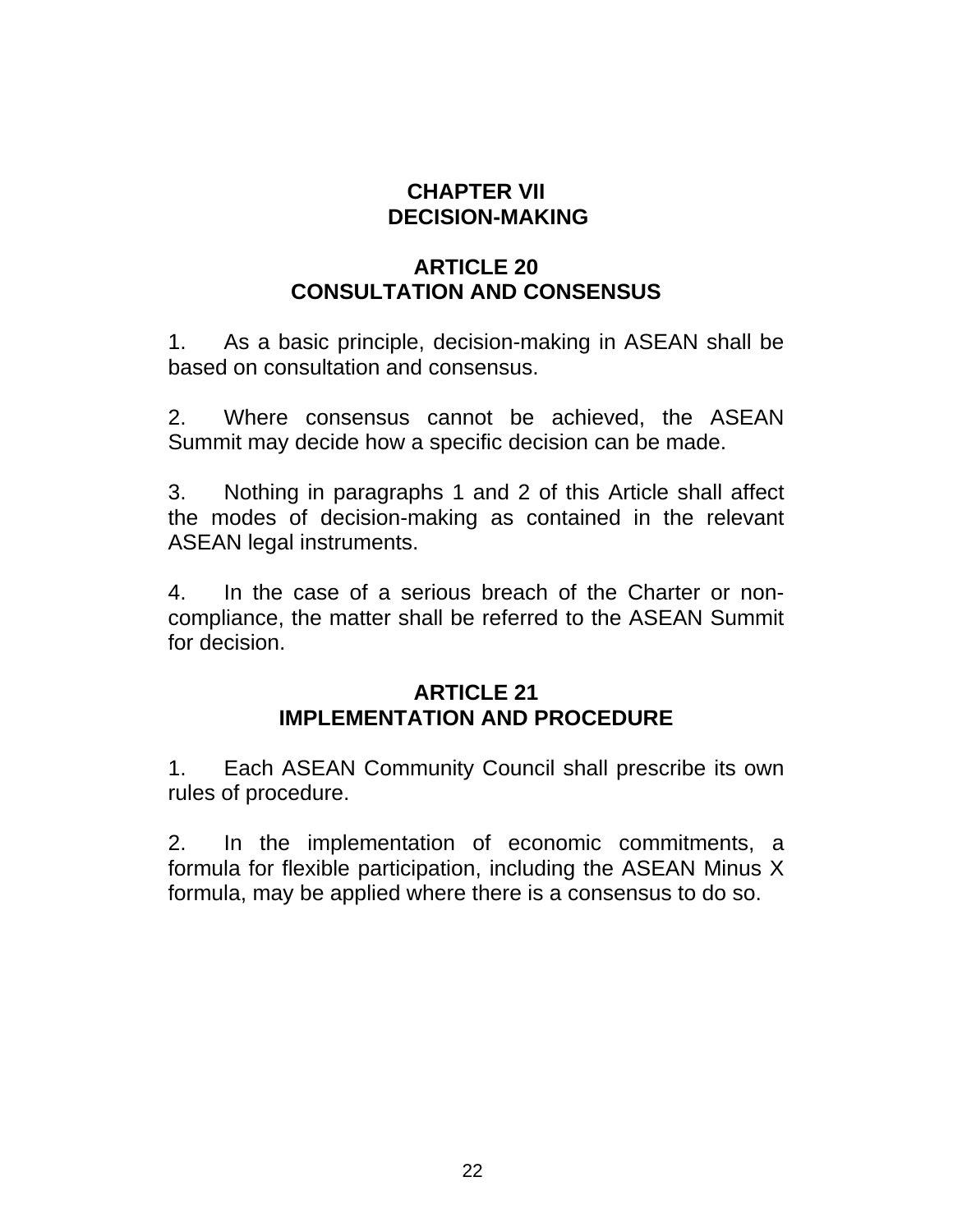## **CHAPTER VIII SETTLEMENT OF DISPUTES**

# **ARTICLE 22 GENERAL PRINCIPLES**

1. Member States shall endeavour to resolve peacefully all disputes in a timely manner through dialogue, consultation and negotiation.

2. ASEAN shall maintain and establish dispute settlement mechanisms in all fields of ASEAN cooperation.

## **ARTICLE 23 GOOD OFFICES, CONCILIATION AND MEDIATION**

1. Member States which are parties to a dispute may at any time agree to resort to good offices, conciliation or mediation in order to resolve the dispute within an agreed time limit.

2. Parties to the dispute may request the Chairman of ASEAN or the Secretary-General of ASEAN, acting in an exofficio capacity, to provide good offices, conciliation or mediation.

## **ARTICLE 24 DISPUTE SETTLEMENT MECHANISMS IN SPECIFIC INSTRUMENTS**

1. Disputes relating to specific ASEAN instruments shall be settled through the mechanisms and procedures provided for in such instruments.

2. Disputes which do not concern the interpretation or application of any ASEAN instrument shall be resolved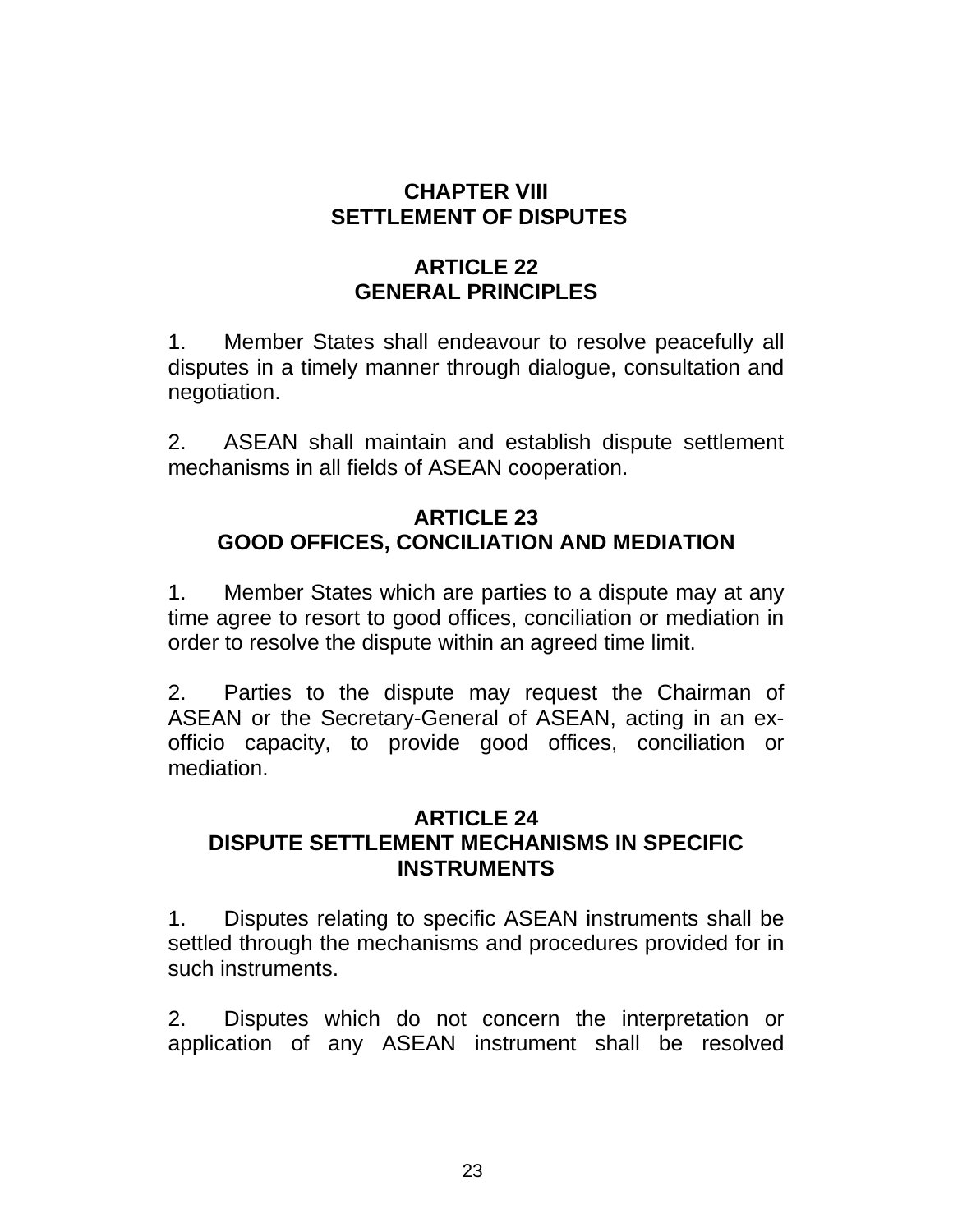peacefully in accordance with the Treaty of Amity and Cooperation in Southeast Asia and its rules of procedure.

3. Where not otherwise specifically provided, disputes which concern the interpretation or application of ASEAN economic agreements shall be settled in accordance with the ASEAN Protocol on Enhanced Dispute Settlement Mechanism.

### **ARTICLE 25 ESTABLISHMENT OF DISPUTE SETTLEMENT MECHANISMS**

Where not otherwise specifically provided, appropriate dispute settlement mechanisms, including arbitration, shall be established for disputes which concern the interpretation or application of this Charter and other ASEAN instruments.

## **ARTICLE 26 UNRESOLVED DISPUTES**

When a dispute remains unresolved, after the application of the preceding provisions of this Chapter, this dispute shall be referred to the ASEAN Summit, for its decision.

## **ARTICLE 27 COMPLIANCE**

1. The Secretary-General of ASEAN, assisted by the ASEAN Secretariat or any other designated ASEAN body, shall monitor the compliance with the findings, recommendations or decisions resulting from an ASEAN dispute settlement mechanism, and submit a report to the ASEAN Summit.

2. Any Member State affected by non-compliance with the findings, recommendations or decisions resulting from an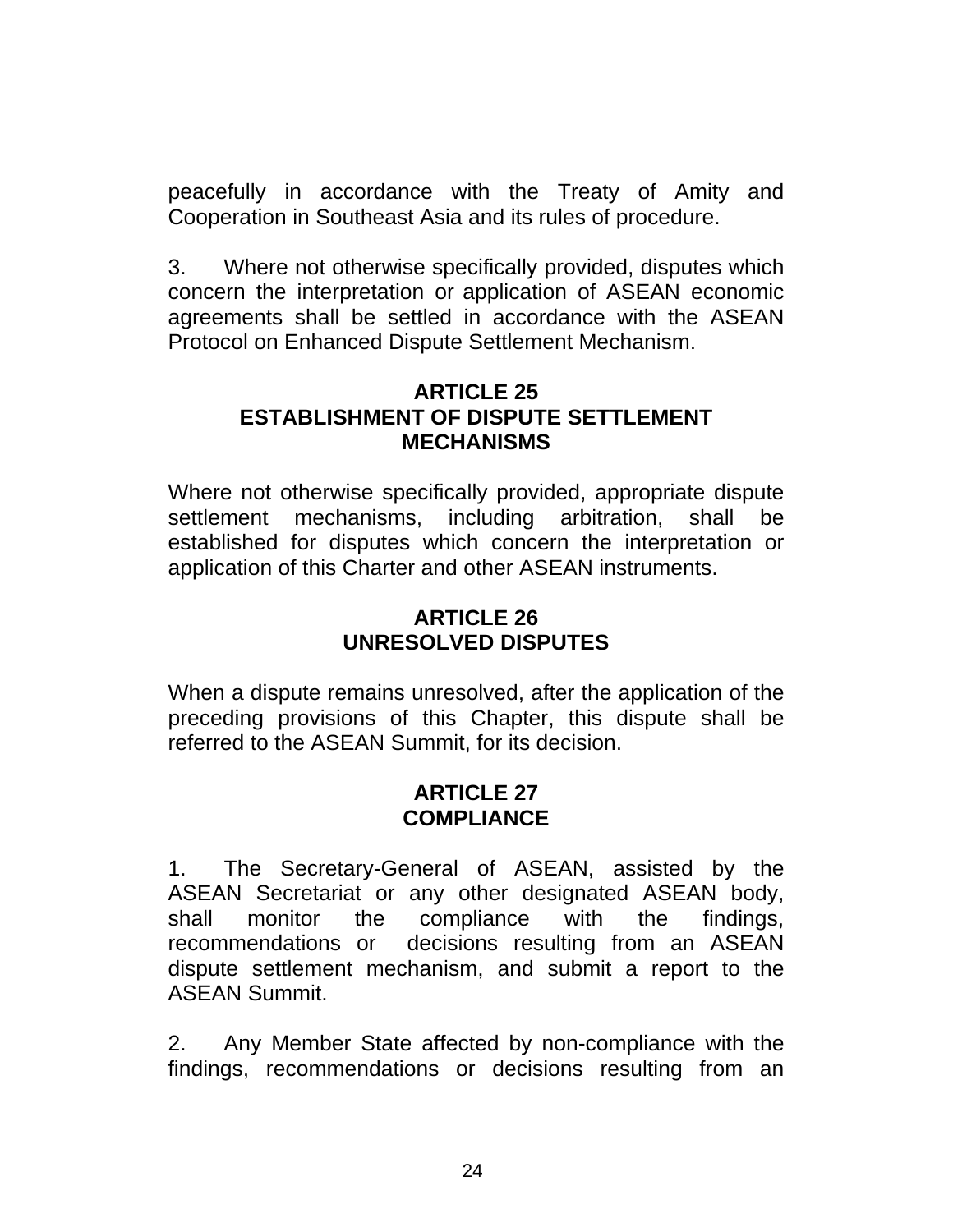ASEAN dispute settlement mechanism, may refer the matter to the ASEAN Summit for a decision.

#### **ARTICLE 28 UNITED NATIONS CHARTER PROVISIONS AND OTHER RELEVANT INTERNATIONAL PROCEDURES**

Unless otherwise provided for in this Charter, Member States have the right of recourse to the modes of peaceful settlement contained in Article 33(1) of the Charter of the United Nations or any other international legal instruments to which the disputing Member States are parties.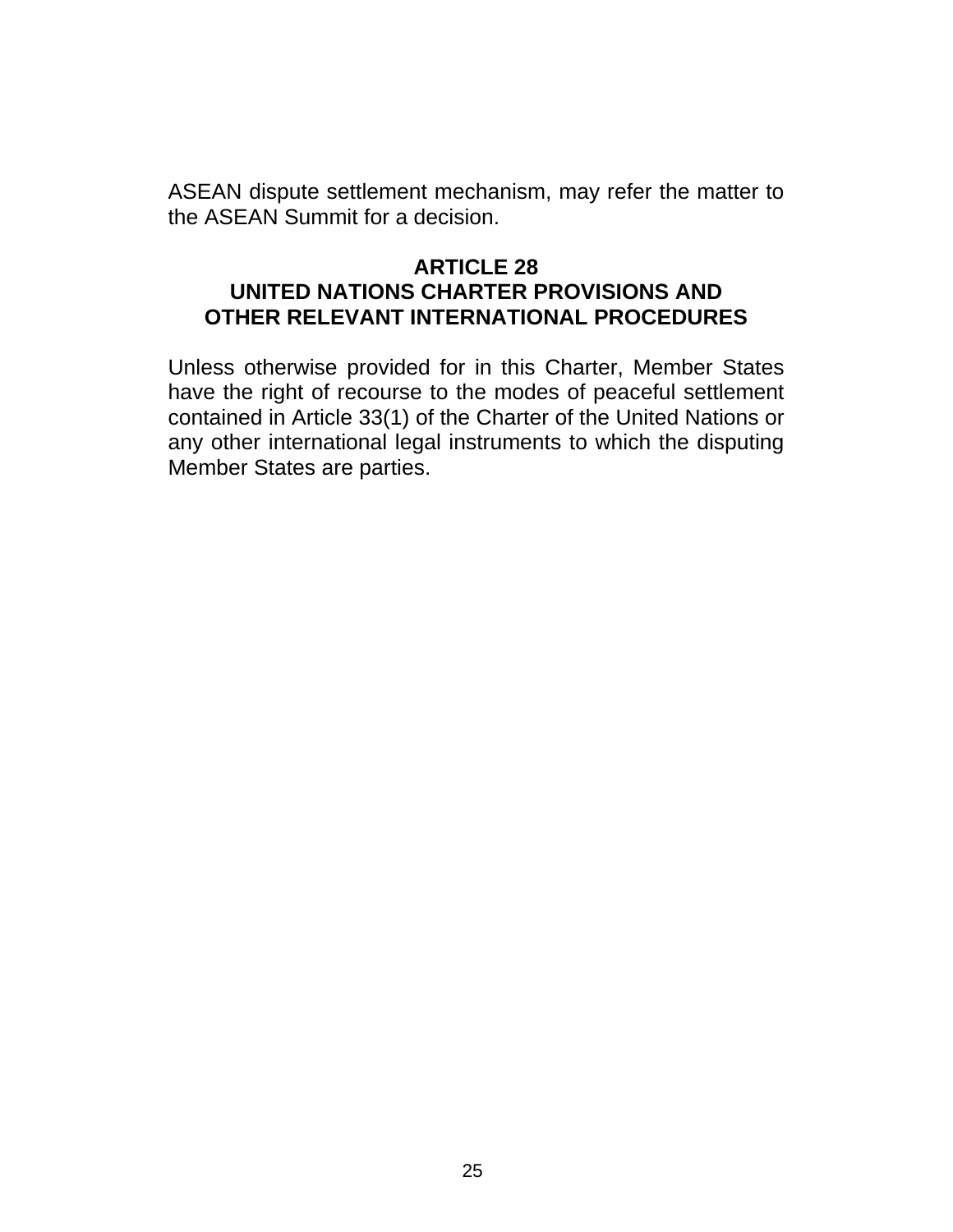## **CHAPTER IX BUDGET AND FINANCE**

# **ARTICLE 29 GENERAL PRINCIPLES**

1. ASEAN shall establish financial rules and procedures in accordance with international standards.

2. ASEAN shall observe sound financial management policies and practices and budgetary discipline.

3. Financial accounts shall be subject to internal and external audits.

## **ARTICLE 30 OPERATIONAL BUDGET AND FINANCES OF THE ASEAN SECRETARIAT**

1. The ASEAN Secretariat shall be provided with the necessary financial resources to perform its functions effectively.

2. The operational budget of the ASEAN Secretariat shall be met by ASEAN Member States through equal annual contributions which shall be remitted in a timely manner.

3. The Secretary-General shall prepare the annual operational budget of the ASEAN Secretariat for approval by the ASEAN Coordinating Council upon the recommendation of the Committee of Permanent Representatives.

4. The ASEAN Secretariat shall operate in accordance with the financial rules and procedures determined by the ASEAN Coordinating Council upon the recommendation of the Committee of Permanent Representatives.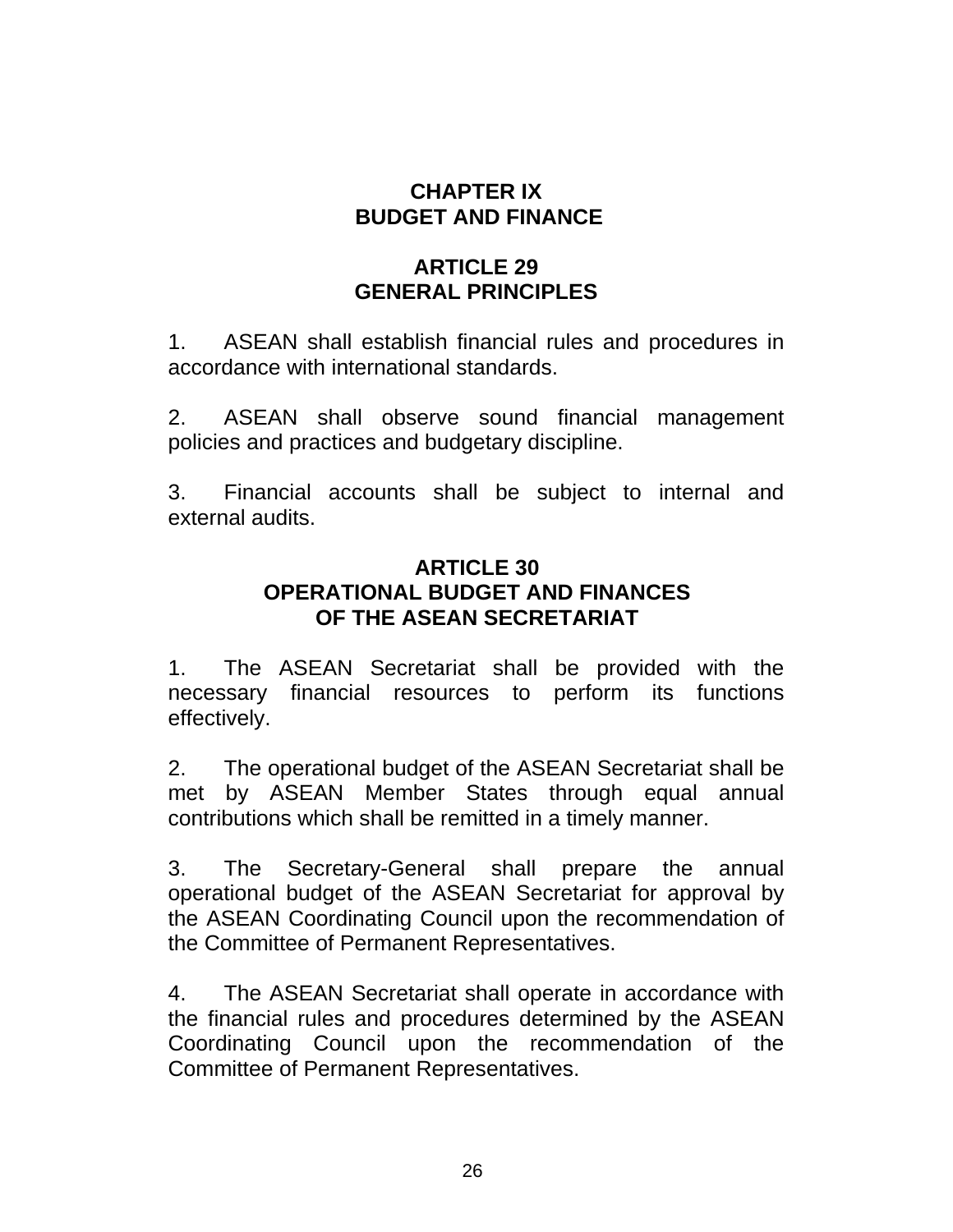## **CHAPTER X ADMINISTRATION AND PROCEDURE**

## **ARTICLE 31 CHAIRMAN OF ASEAN**

1. The Chairmanship of ASEAN shall rotate annually, based on the alphabetical order of the English names of Member States.

2. ASEAN shall have, in a calendar year, a single Chairmanship by which the Member State assuming the Chairmanship shall chair:

- (a) the ASEAN Summit and related summits;
- (b) the ASEAN Coordinating Council;
- (c) the three ASEAN Community Councils;
- (d) where appropriate, the relevant ASEAN Sectoral Ministerial Bodies and senior officials; and
- (e) the Committee of Permanent Representatives.

## **ARTICLE 32 ROLE OF THE CHAIRMAN OF ASEAN**

The Member State holding the Chairmanship of ASEAN shall:

- (a) actively promote and enhance the interests and wellbeing of ASEAN, including efforts to build an ASEAN Community through policy initiatives, coordination, consensus and cooperation;
- (b) ensure the centrality of ASEAN;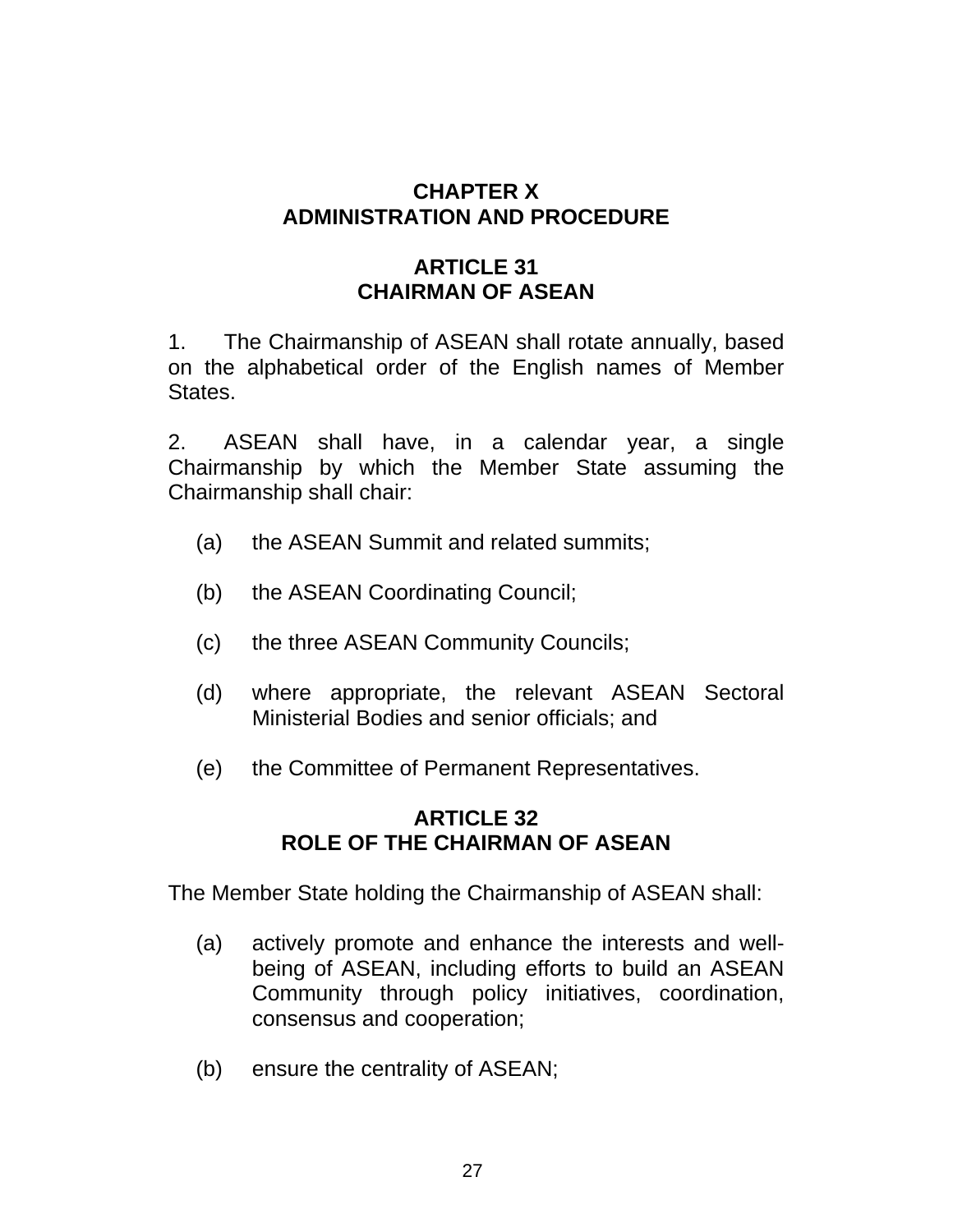- (c) ensure an effective and timely response to urgent issues or crisis situations affecting ASEAN, including providing its good offices and such other arrangements to immediately address these concerns;
- (d) represent ASEAN in strengthening and promoting closer relations with external partners; and
- (e) carry out such other tasks and functions as may be mandated.

## **ARTICLE 33 DIPLOMATIC PROTOCOL AND PRACTICES**

ASEAN and its Member States shall adhere to existing diplomatic protocol and practices in the conduct of all activities relating to ASEAN. Any changes shall be approved by the ASEAN Coordinating Council upon the recommendation of the Committee of Permanent Representatives.

## **ARTICLE 34 WORKING LANGUAGE OF ASEAN**

The working language of ASEAN shall be English.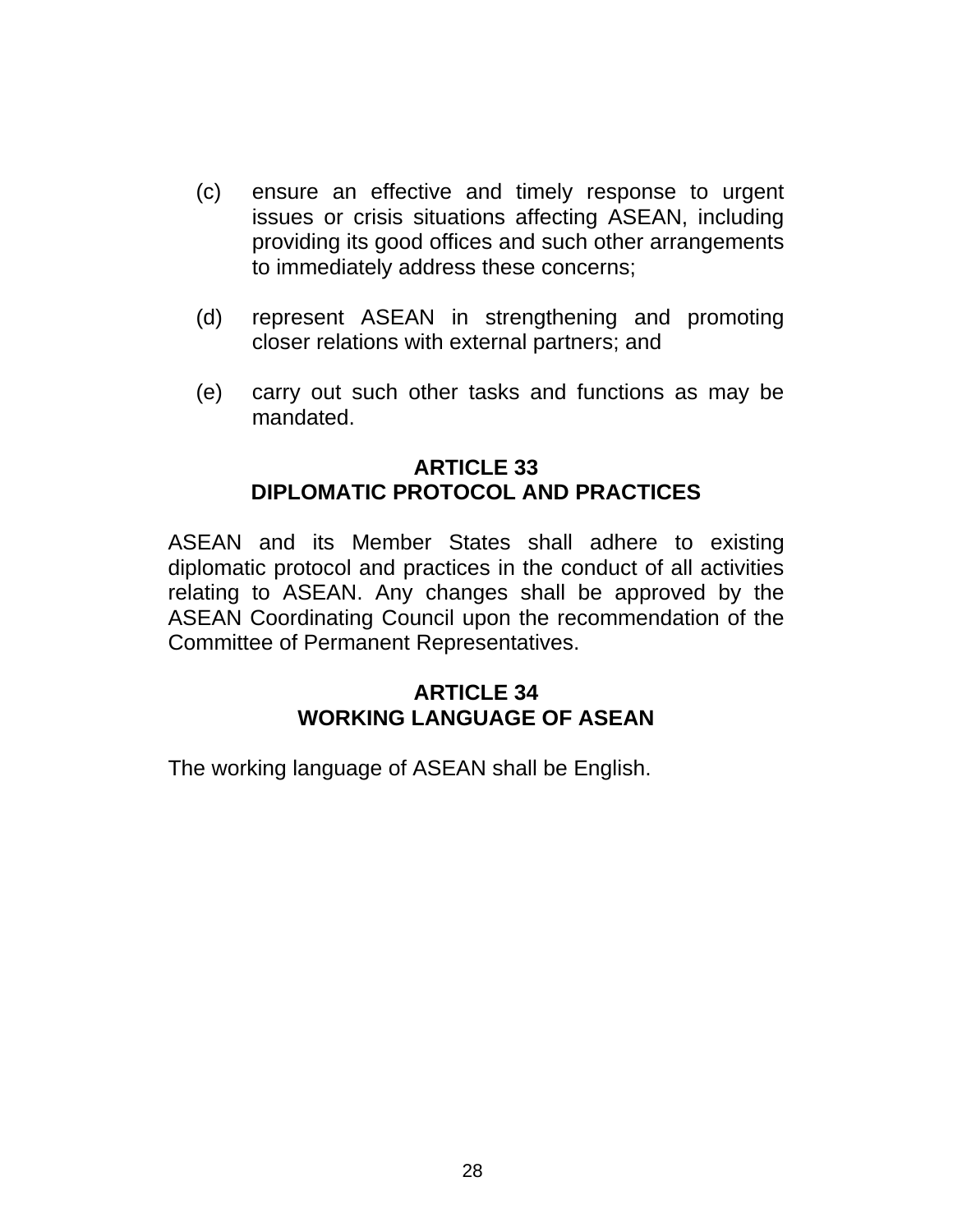## **CHAPTER XI IDENTITY AND SYMBOLS**

## **ARTICLE 35 ASEAN IDENTITY**

ASEAN shall promote its common ASEAN identity and a sense of belonging among its peoples in order to achieve its shared destiny, goals and values.

## **ARTICLE 36 ASEAN MOTTO**

The ASEAN motto shall be: "*One Vision, One Identity, One Community*"

## **ARTICLE 37 ASEAN FLAG**

The ASEAN flag shall be as shown in Annex 3.

## **ARTICLE 38 ASEAN EMBLEM**

The ASEAN emblem shall be as shown in Annex 4.

## **ARTICLE 39 ASEAN DAY**

The eighth of August shall be observed as ASEAN Day.

# **ARTICLE 40 ASEAN ANTHEM**

ASEAN shall have an anthem.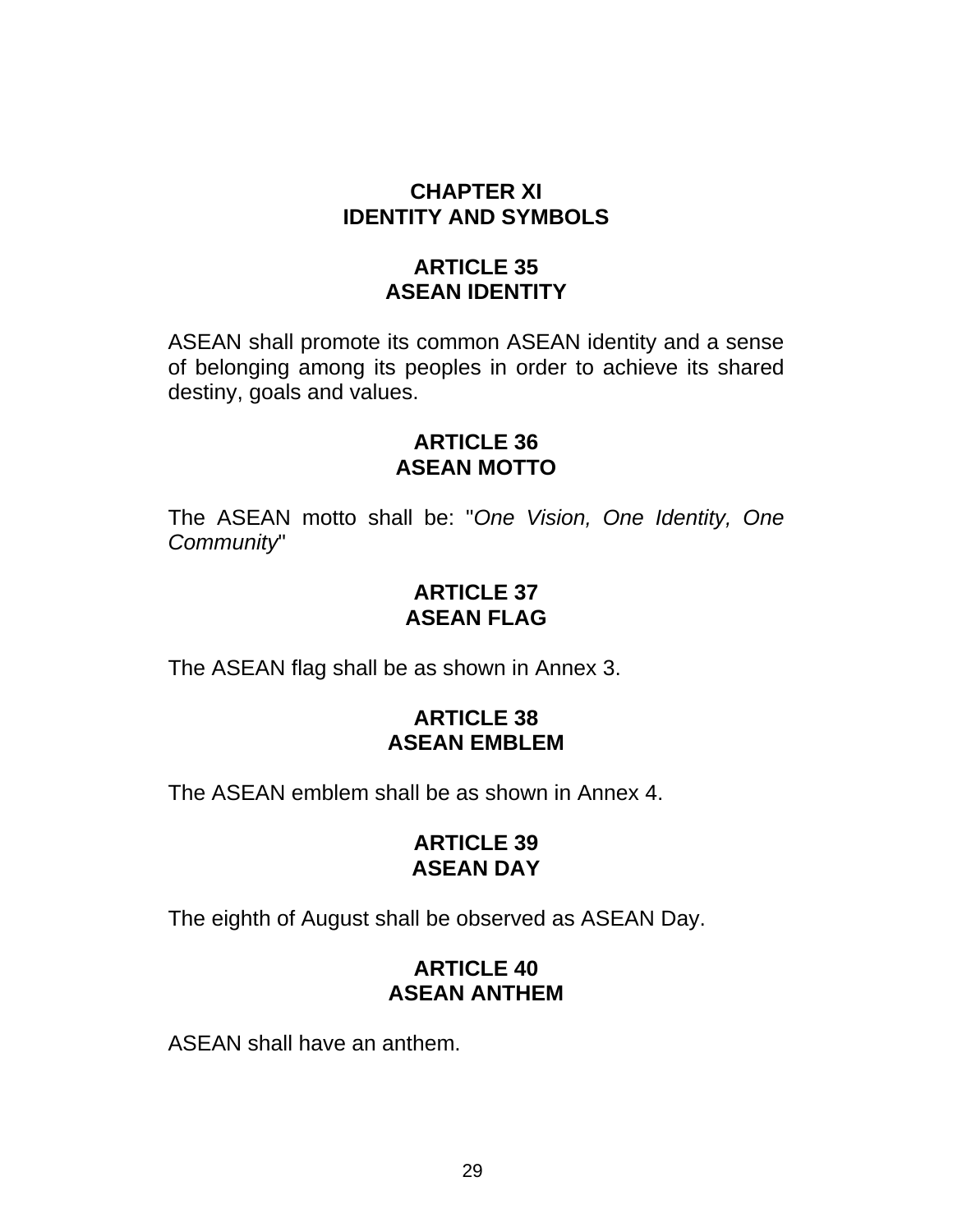## **CHAPTER XII**

## **EXTERNAL RELATIONS**

## **ARTICLE 41**

#### **CONDUCT OF EXTERNAL RELATIONS**

1. ASEAN shall develop friendly relations and mutually beneficial dialogue, cooperation and partnerships with countries and sub-regional, regional and international organisations and institutions.

2. The external relations of ASEAN shall adhere to the purposes and principles set forth in this Charter.

3. ASEAN shall be the primary driving force in regional arrangements that it initiates and maintain its centrality in regional cooperation and community building.

4. In the conduct of external relations of ASEAN, Member States shall, on the basis of unity and solidarity, coordinate and endeavour to develop common positions and pursue joint actions.

5. The strategic policy directions of ASEAN's external relations shall be set by the ASEAN Summit upon the recommendation of the ASEAN Foreign Ministers Meeting.

6. The ASEAN Foreign Ministers Meeting shall ensure consistency and coherence in the conduct of ASEAN's external relations.

7. ASEAN may conclude agreements with countries or subregional, regional and international organisations and institutions. The procedures for concluding such agreements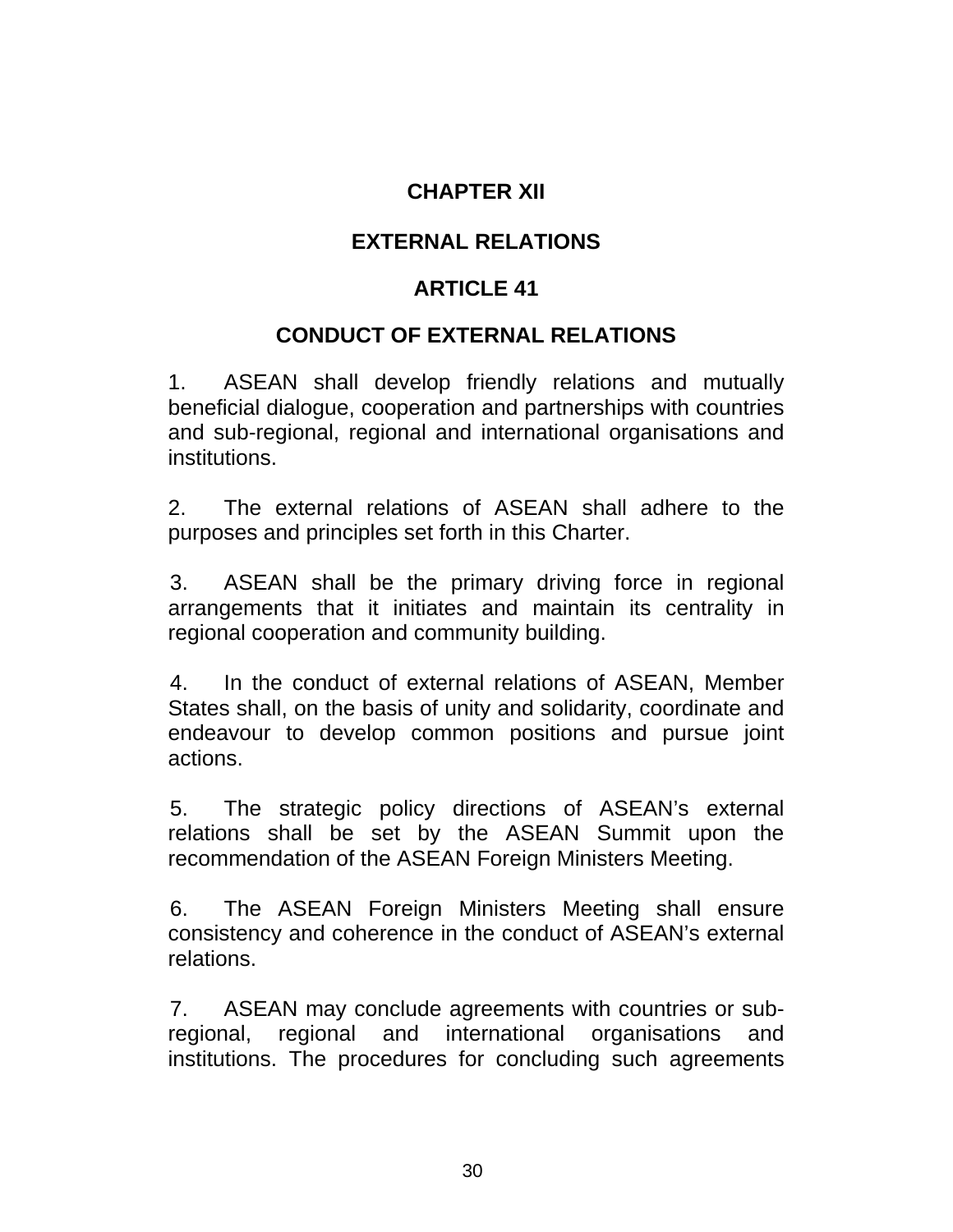shall be prescribed by the ASEAN Coordinating Council in consultation with the ASEAN Community Councils.

## **ARTICLE 42 DIALOGUE COORDINATOR**

1. Member States, acting as Country Coordinators, shall take turns to take overall responsibility in coordinating and promoting the interests of ASEAN in its relations with the relevant Dialogue Partners, regional and international organisations and institutions.

2. In relations with the external partners, the Country Coordinators shall, inter alia:

- (a) represent ASEAN and enhance relations on the basis of mutual respect and equality, in conformity with ASEAN's principles;
- (b) co-chair relevant meetings between ASEAN and external partners; and
- (c) be supported by the relevant ASEAN Committees in Third Countries and International Organisations.

## **ARTICLE 43 ASEAN COMMITTEES IN THIRD COUNTRIES AND INTERNATIONAL ORGANISATIONS**

1. ASEAN Committees in Third Countries may be established in non-ASEAN countries comprising heads of diplomatic missions of ASEAN Member States. Similar Committees may be established relating to international organisations. Such Committees shall promote ASEAN's interests and identity in the host countries and international organisations.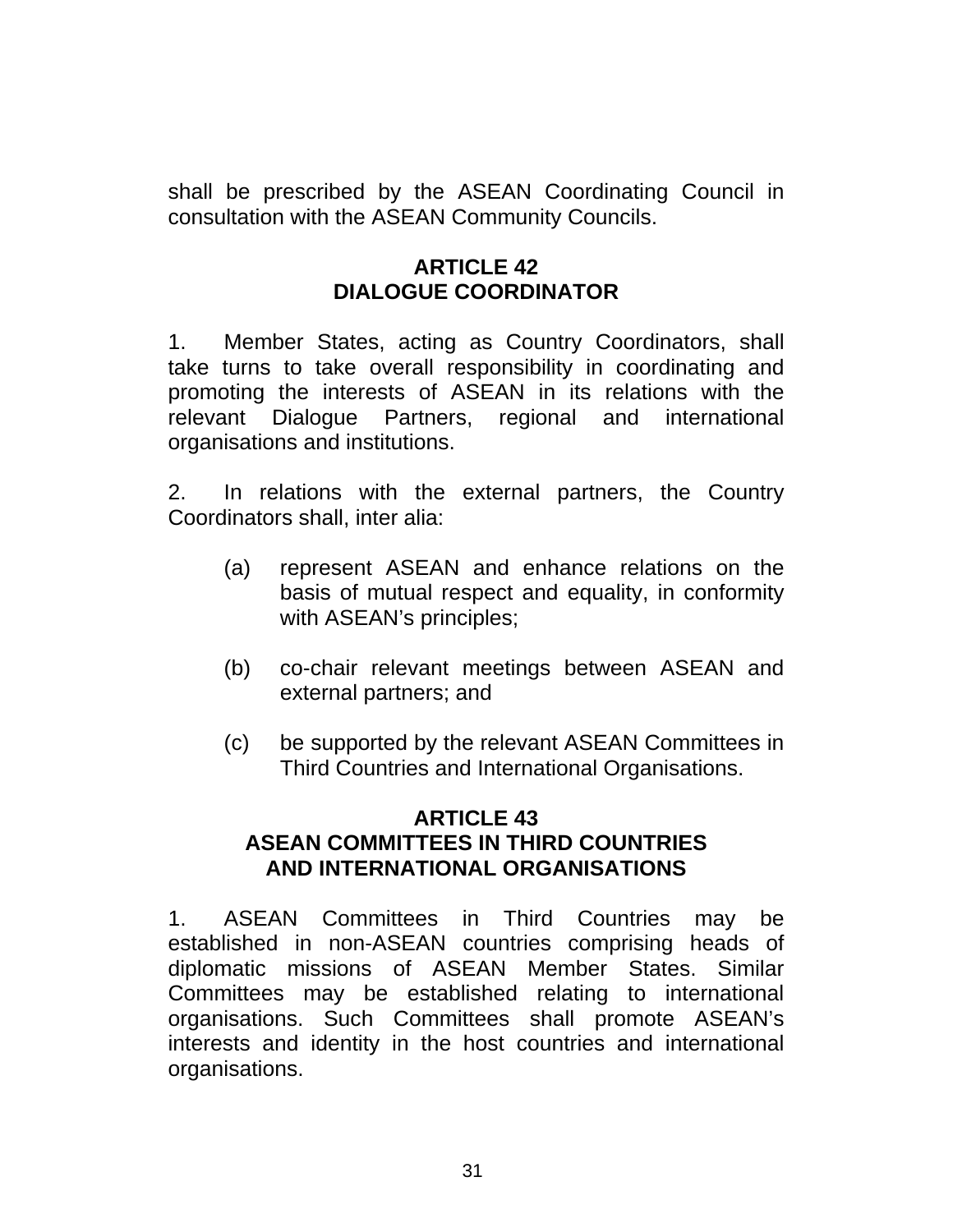2. The ASEAN Foreign Ministers Meeting shall determine the rules of procedure of such Committees.

## **ARTICLE 44 STATUS OF EXTERNAL PARTIES**

1. In conducting ASEAN's external relations, the ASEAN Foreign Ministers Meeting may confer on an external party the formal status of Dialogue Partner, Sectoral Dialogue Partner, Development Partner, Special Observer, Guest, or other status that may be established henceforth.

2. External parties may be invited to ASEAN meetings or cooperative activities without being conferred any formal status, in accordance with the rules of procedure.

#### **ARTICLE 45 RELATIONS WITH THE UNITED NATIONS SYSTEM AND OTHER INTERNATIONAL ORGANISATIONS AND INSTITUTIONS**

1. ASEAN may seek an appropriate status with the United Nations system as well as with other sub-regional, regional, international organisations and institutions.

2. The ASEAN Coordinating Council shall decide on the participation of ASEAN in other sub-regional, regional, international organisations and institutions.

## **ARTICLE 46 ACCREDITATION OF NON-ASEAN MEMBER STATES TO ASEAN**

Non-ASEAN Member States and relevant inter-governmental organisations may appoint and accredit Ambassadors to ASEAN. The ASEAN Foreign Ministers Meeting shall decide on such accreditation.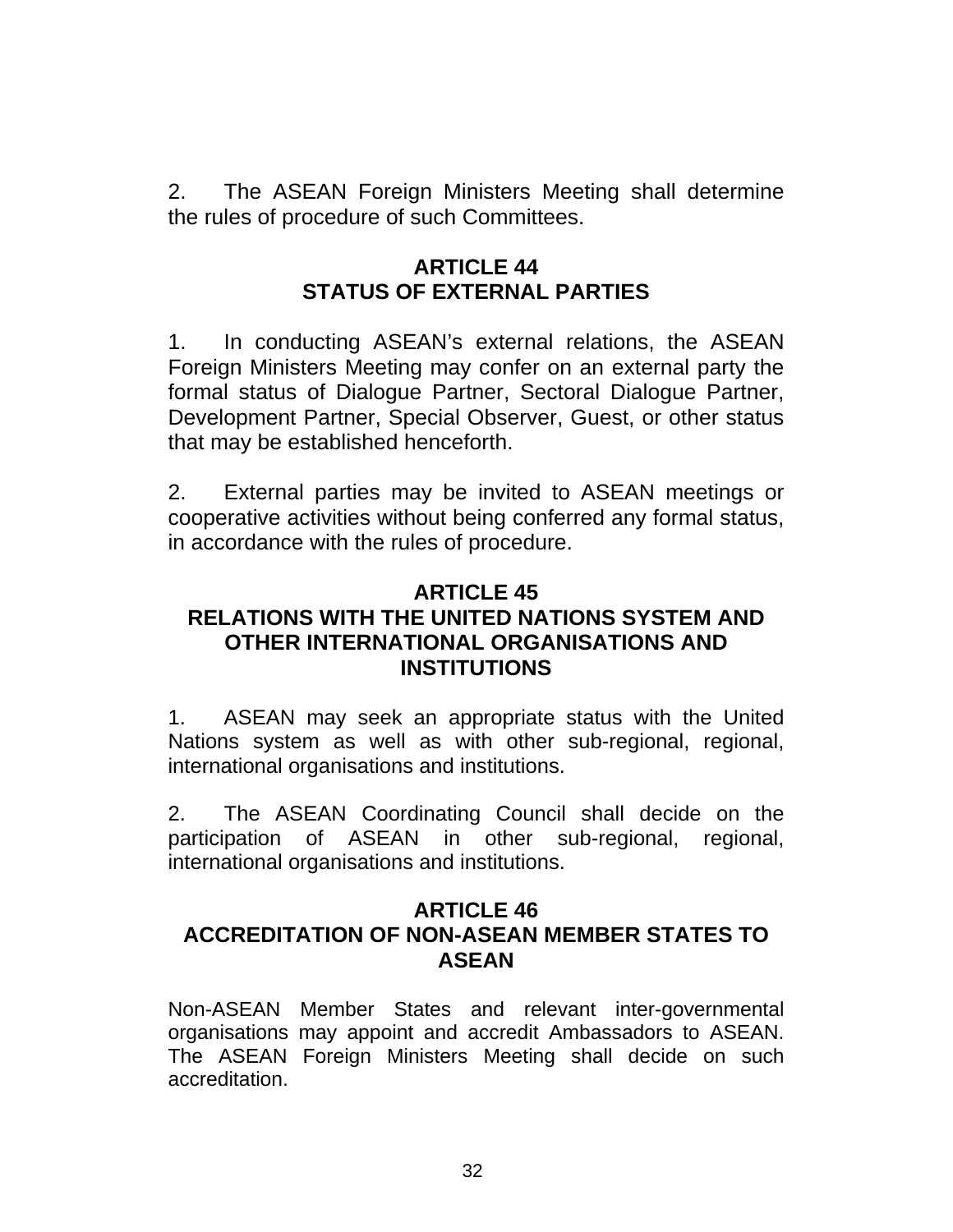## **CHAPTER XIII GENERAL AND FINAL PROVISIONS**

## **ARTICLE 47 SIGNATURE, RATIFICATION, DEPOSITORY AND ENTRY INTO FORCE**

1. This Charter shall be signed by all ASEAN Member States.

2. This Charter shall be subject to ratification by all ASEAN Member States in accordance with their respective internal procedures.

3. Instruments of ratification shall be deposited with the Secretary-General of ASEAN who shall promptly notify all Member States of each deposit.

4. This Charter shall enter into force on the thirtieth day following the date of deposit of the tenth instrument of ratification with the Secretary-General of ASEAN.

## **ARTICLE 48 AMENDMENTS**

1. Any Member State may propose amendments to the Charter.

2. Proposed amendments to the Charter shall be submitted by the ASEAN Coordinating Council by consensus to the ASEAN Summit for its decision.

3. Amendments to the Charter agreed to by consensus by the ASEAN Summit shall be ratified by all Member States in accordance with Article 47.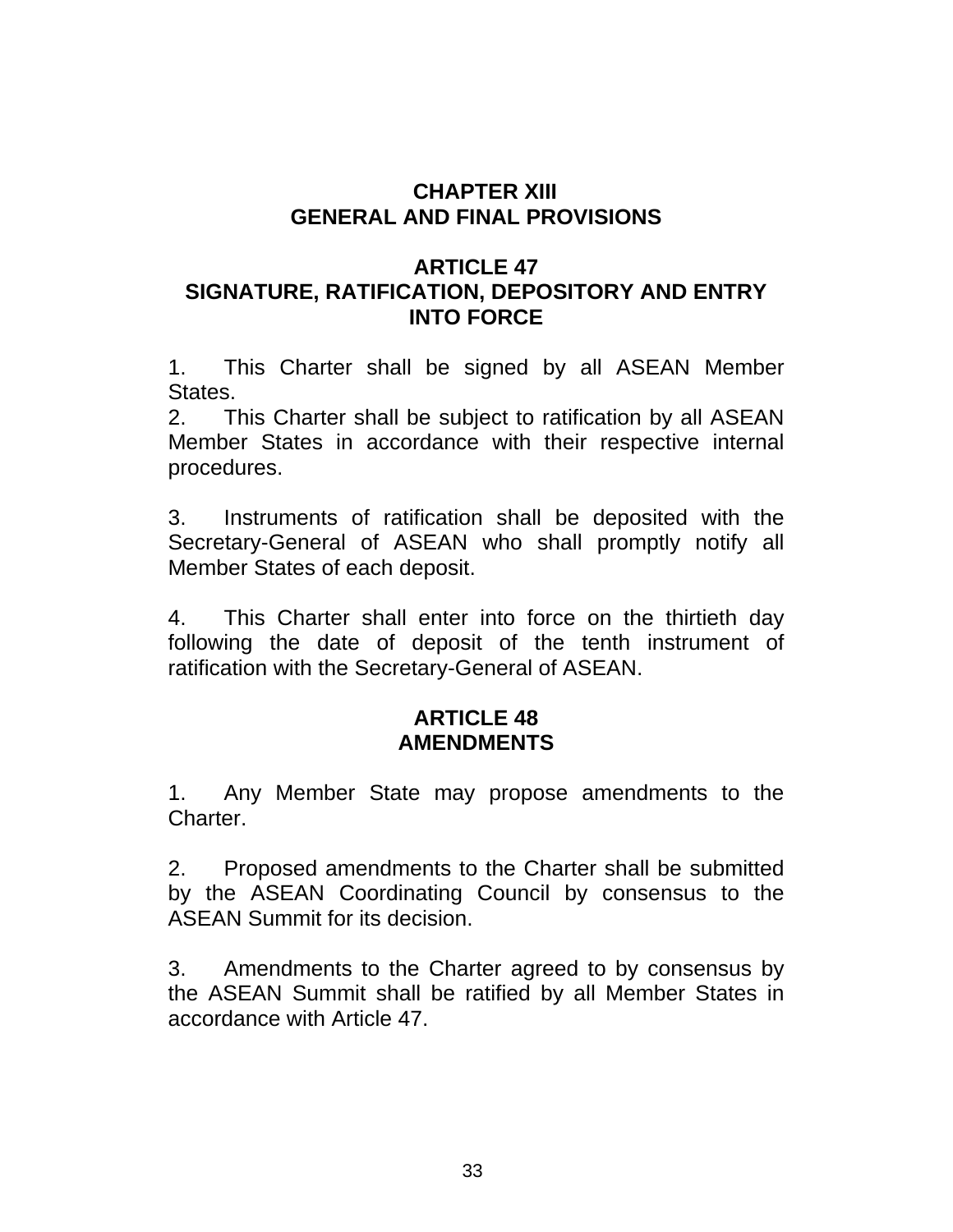4. An amendment shall enter into force on the thirtieth day following the date of deposit of the last instrument of ratification with the Secretary-General of ASEAN.

## **ARTICLE 49 TERMS OF REFERENCE AND RULES OF PROCEDURE**

Unless otherwise provided for in this Charter, the ASEAN Coordinating Council shall determine the terms of reference and rules of procedure and shall ensure their consistency.

#### **ARTICLE 50 REVIEW**

This Charter may be reviewed five years after its entry into force or as otherwise determined by the ASEAN Summit.

## **ARTICLE 51 INTERPRETATION OF THE CHARTER**

1. Upon the request of any Member State, the interpretation of the Charter shall be undertaken by the ASEAN Secretariat in accordance with the rules of procedure determined by the ASEAN Coordinating Council.

2. Any dispute arising from the interpretation of the Charter shall be settled in accordance with the relevant provisions in Chapter VIII.

3. Headings and titles used throughout the Charter shall only be for the purpose of reference.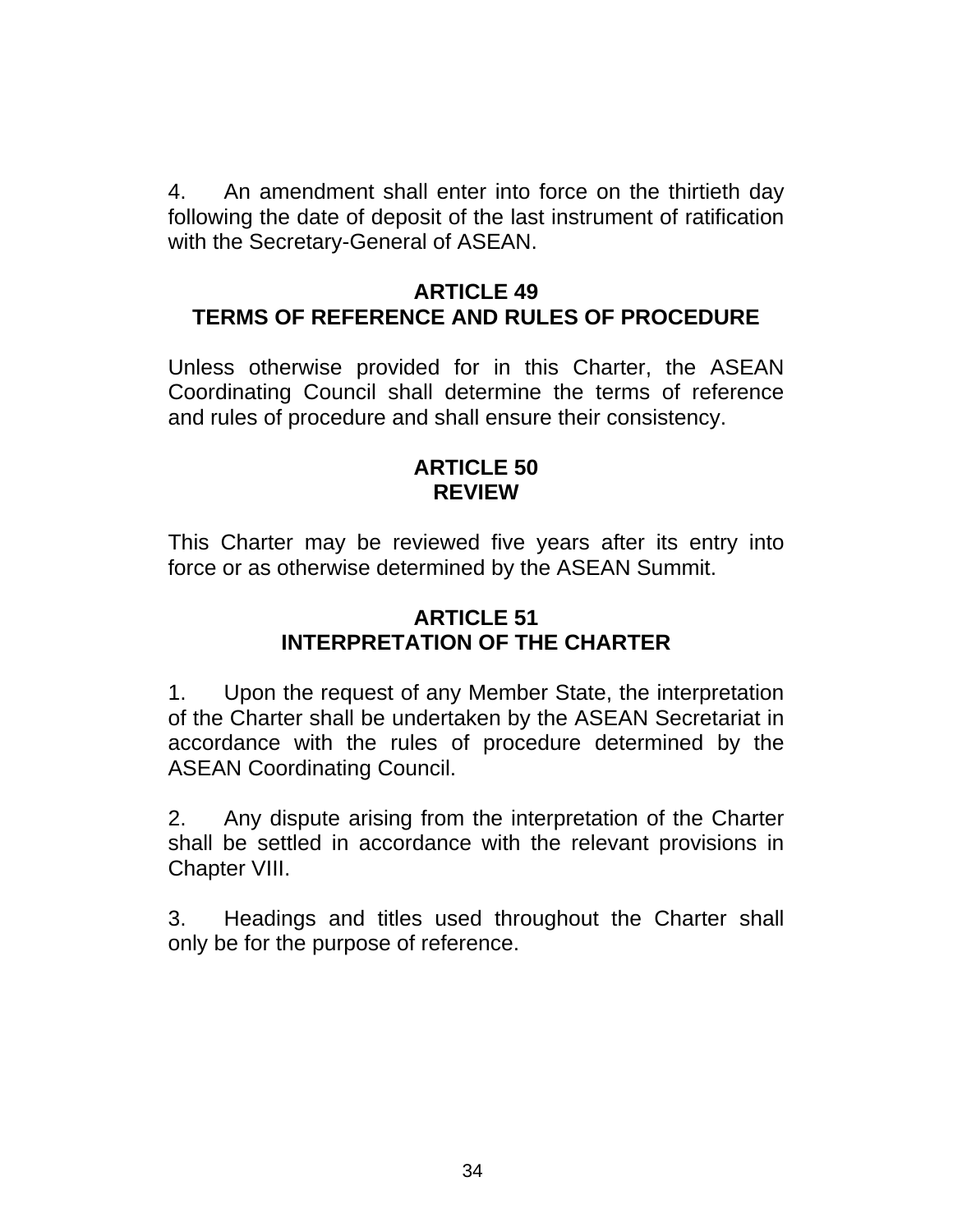#### **ARTICLE 52 LEGAL CONTINUITY**

1. All treaties, conventions, agreements, concords, declarations, protocols and other ASEAN instruments which have been in effect before the entry into force of this Charter shall continue to be valid.

2. In case of inconsistency between the rights and obligations of ASEAN Member States under such instruments and this Charter, the Charter shall prevail.

## **ARTICLE 53 ORIGINAL TEXT**

The signed original text of this Charter in English shall be deposited with the Secretary-General of ASEAN, who shall provide a certified copy to each Member State.

#### **ARTICLE 54 REGISTRATION OF THE ASEAN CHARTER**

This Charter shall be registered by the Secretary-General of ASEAN with the Secretariat of the United Nations, pursuant to Article 102, paragraph 1 of the Charter of the United Nations.

#### **ARTICLE 55 ASEAN ASSETS**

The assets and funds of the Organisation shall be vested in the name of ASEAN.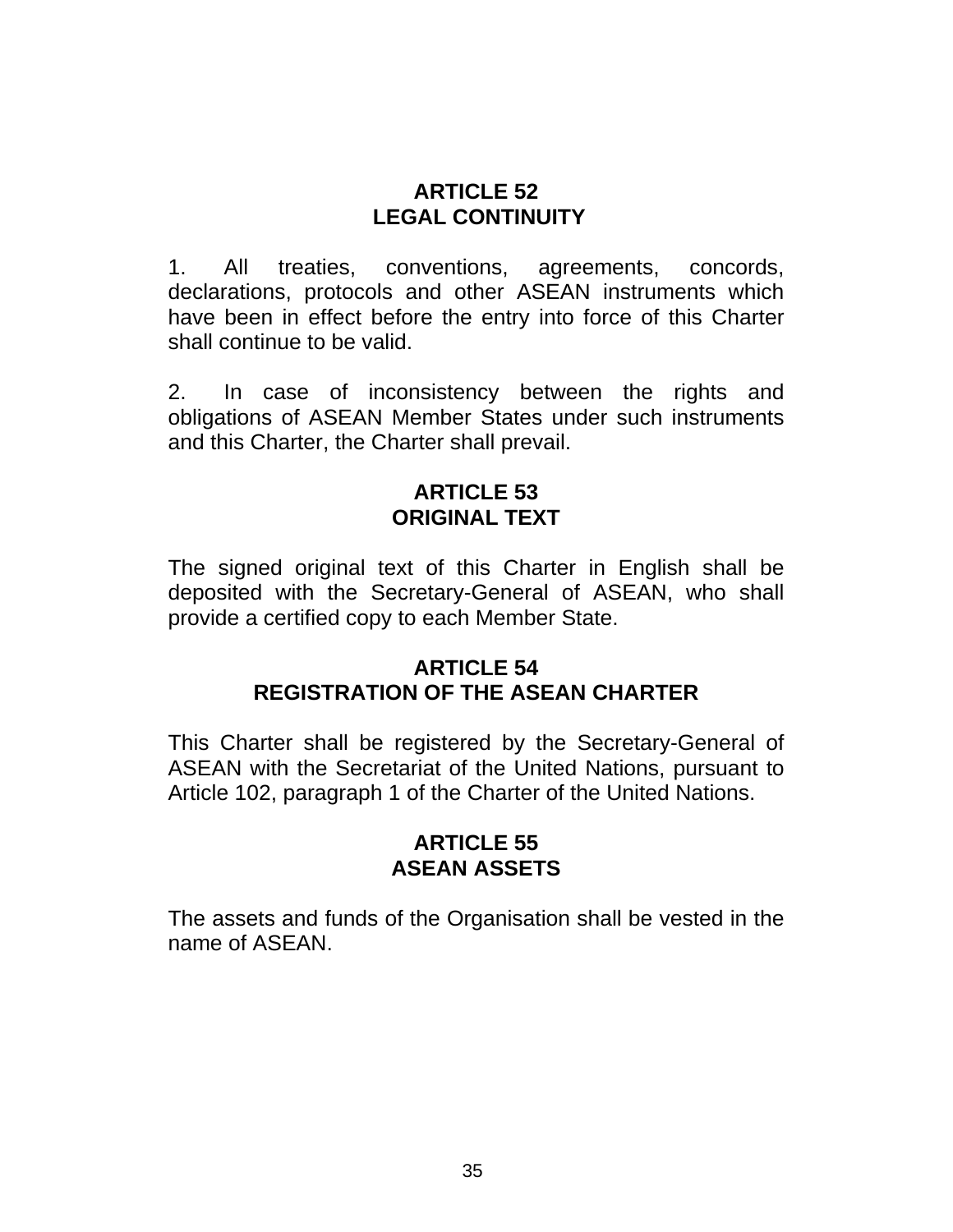Done in Singapore on the Twentieth Day of November in the Year Two Thousand and Seven, in a single original in the English language.

For Brunei Darussalam:

#### **HAJI HASSANAL BOLKIAH** Sultan of Brunei Darussalam

For the Kingdom of Cambodia:

**SAMDECH HUN SEN**  Prime Minister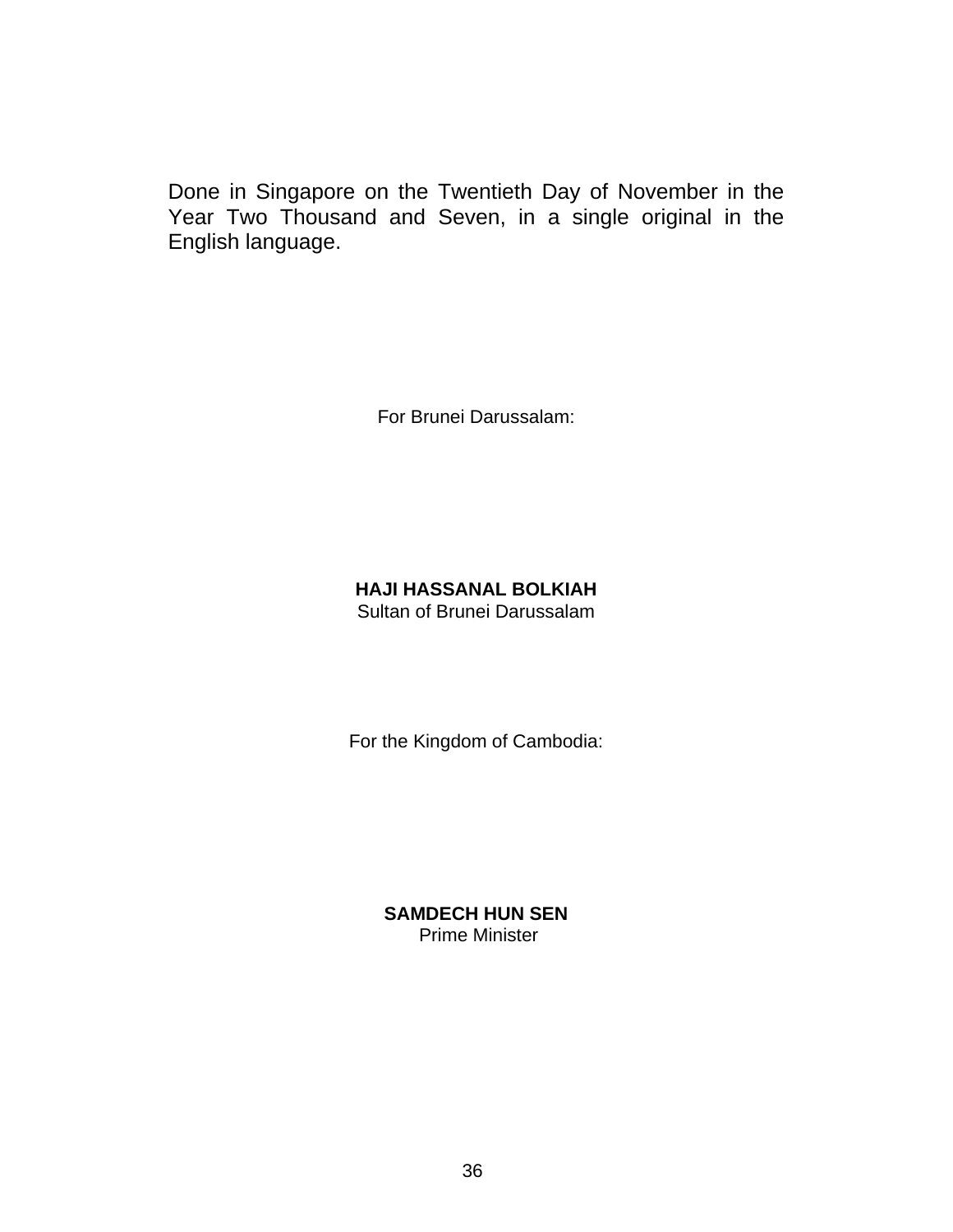For the Republic of Indonesia:

#### **DR. SUSILO BAMBANG YUDHOYONO** President

For the Lao People's Democratic Republic:

#### **BOUASONE BOUPHAVANH** Prime Minister

For Malaysia:

#### **DATO' SERI ABDULLAH AHMAD BADAWI** Prime Minister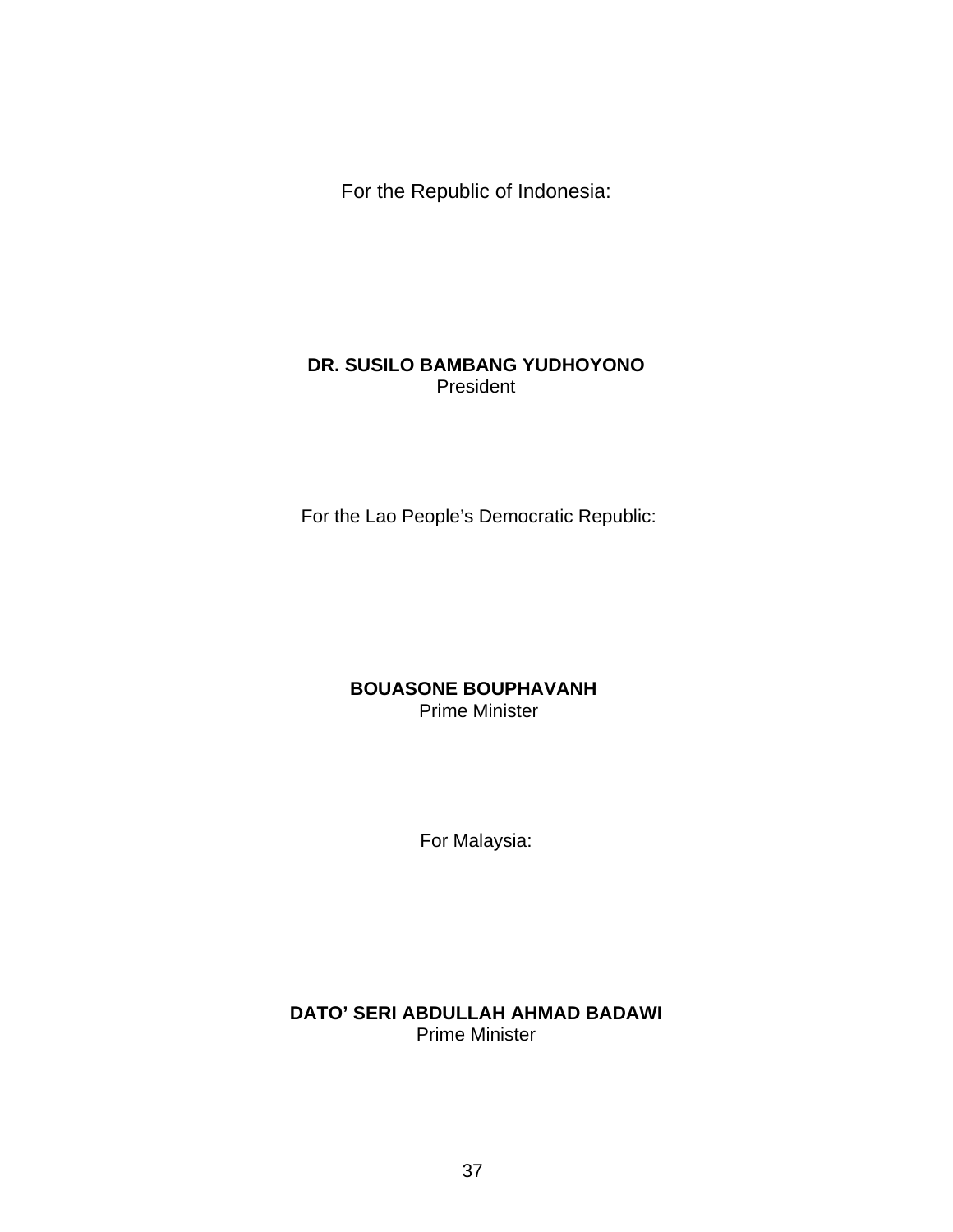For the Union of Myanmar:

#### **GENERAL THEIN SEIN**  Prime Minister

For the Republic of the Philippines:

#### **GLORIA MACAPAGAL-ARROYO** President

For the Republic of Singapore:

**LEE HSIEN LOONG** Prime Minister